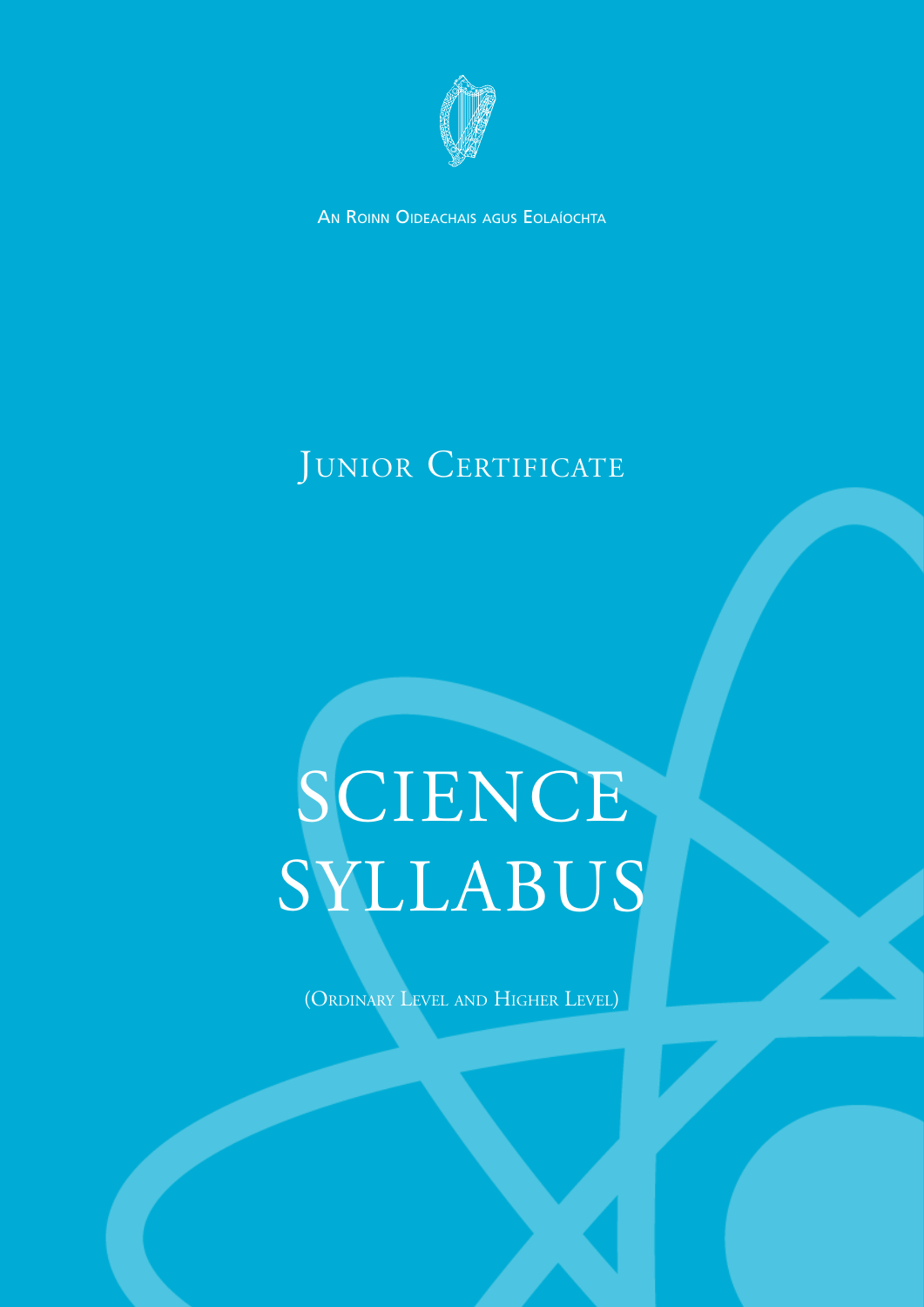# THE JUNIOR CERTIFICATE

#### Aims and Principles

- 1. The general aim of education is to contribute towards the development of all aspects of the individual, including aesthetic, creative, critical, cultural, emotional, intellectual, moral, physical, political, social and spiritual development, for personal and family life, for working life, for living in community and for leisure.
- 2. The Junior Certificate Programme is designed to meet the needs of all students in secondlevel education. Arising from this, every subject is offered at two levels, ordinary and higher. In the case of English, Irish and Mathematics a foundation level is also available.
- 3. The Junior Certificate Programme aims to
	- reinforce and further develop in the young person the knowledge, understanding, skills and competencies acquired at primary level;
	- extend and deepen the range and quality of the young person's educational experiences in terms of knowledge, understanding, skills and competencies;
	- • develop the young person's personal and social confidence, initiative and competence through a broad, well-balanced general education;
	- prepare the young person for the requirements of further programmes of study, of employment or of life outside full-time education;
	- • contribute to the moral and spiritual development of the young person and to develop a tolerance and respect for the values and beliefs of others;
- prepare the young person for the responsibilities of citizenship in the national context and in the context of the wider European and global communities.
- 4. The Junior Certificate Programme is based on the following principles:

#### *Breadth and balance*

At this stage of their school careers, all students should have a wide range of educational experiences. Particular attention must be given to reinforcing and developing the skills of numeracy, literacy and oracy. Particular emphasis should be given to social and environmental education, science and technology and modern languages.

#### *Relevance*

Curriculum provision should address the immediate and prospective needs of the young person, in the context of the cultural, economic and social environment.

#### *Quality*

Every young person should be challenged to achieve the highest possible standards of excellence, with due regard to different aptitudes and abilities and to international comparisons.

5. Each Junior Certificate Syllabus is presented for implementation within the general curriculum context outlined above.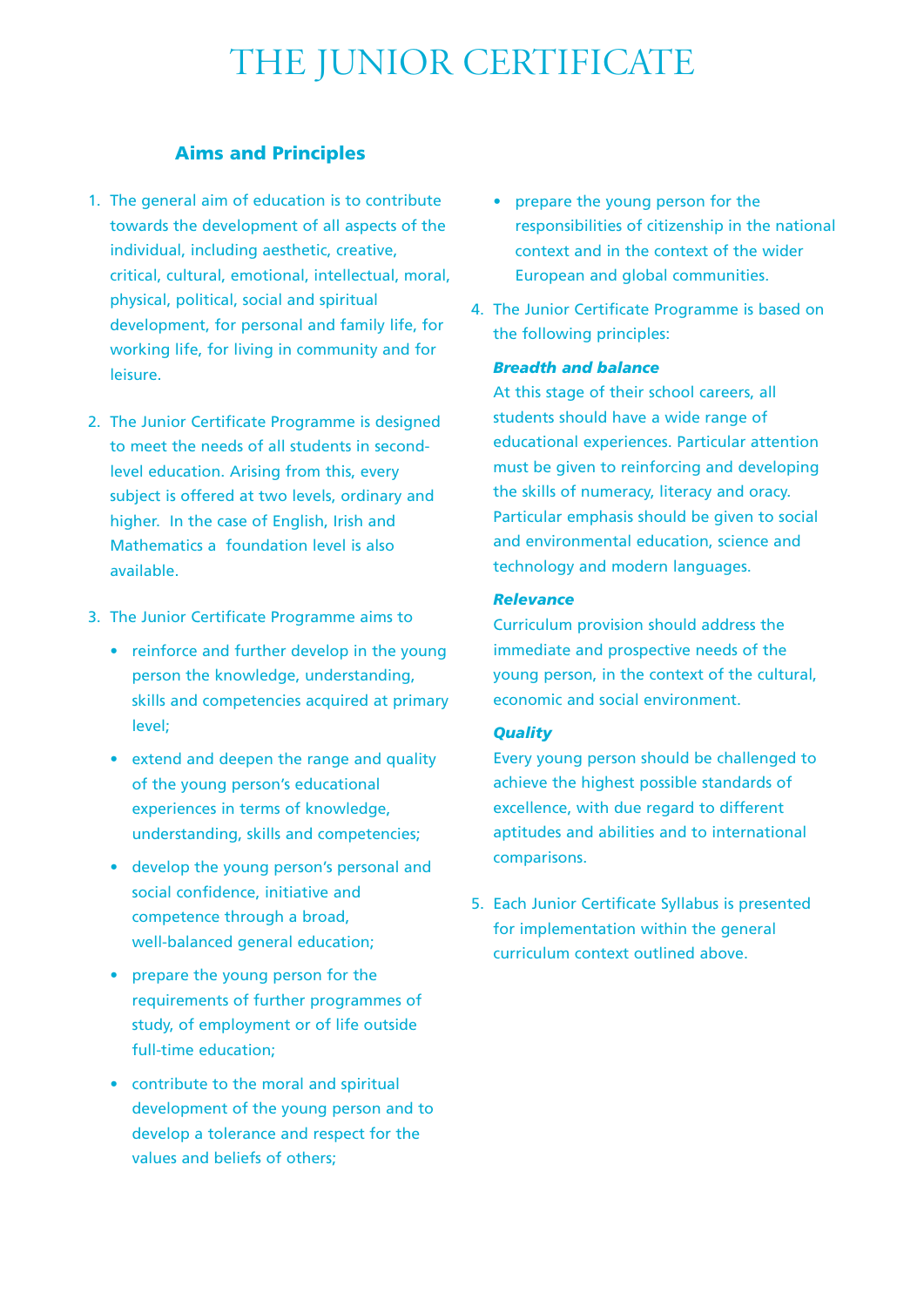**JUNIOR CERTIFICATE** 

# SCIENCE SYLLABUS

(ORDINARY LEVEL AND HIGHER LEVEL)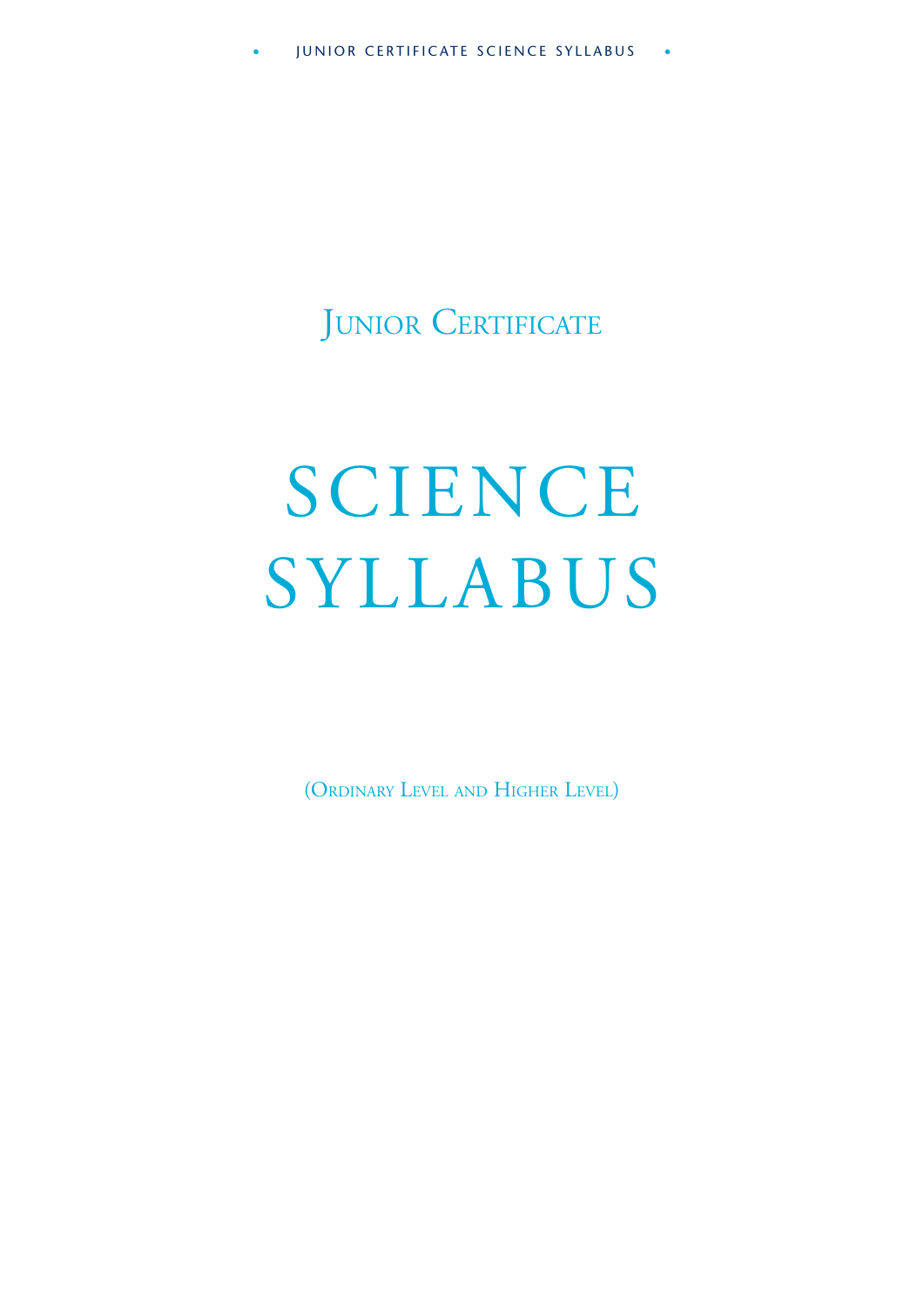#### JUNIOR CERTIFICATE SCIENCE SYLLABUS .  $\bullet$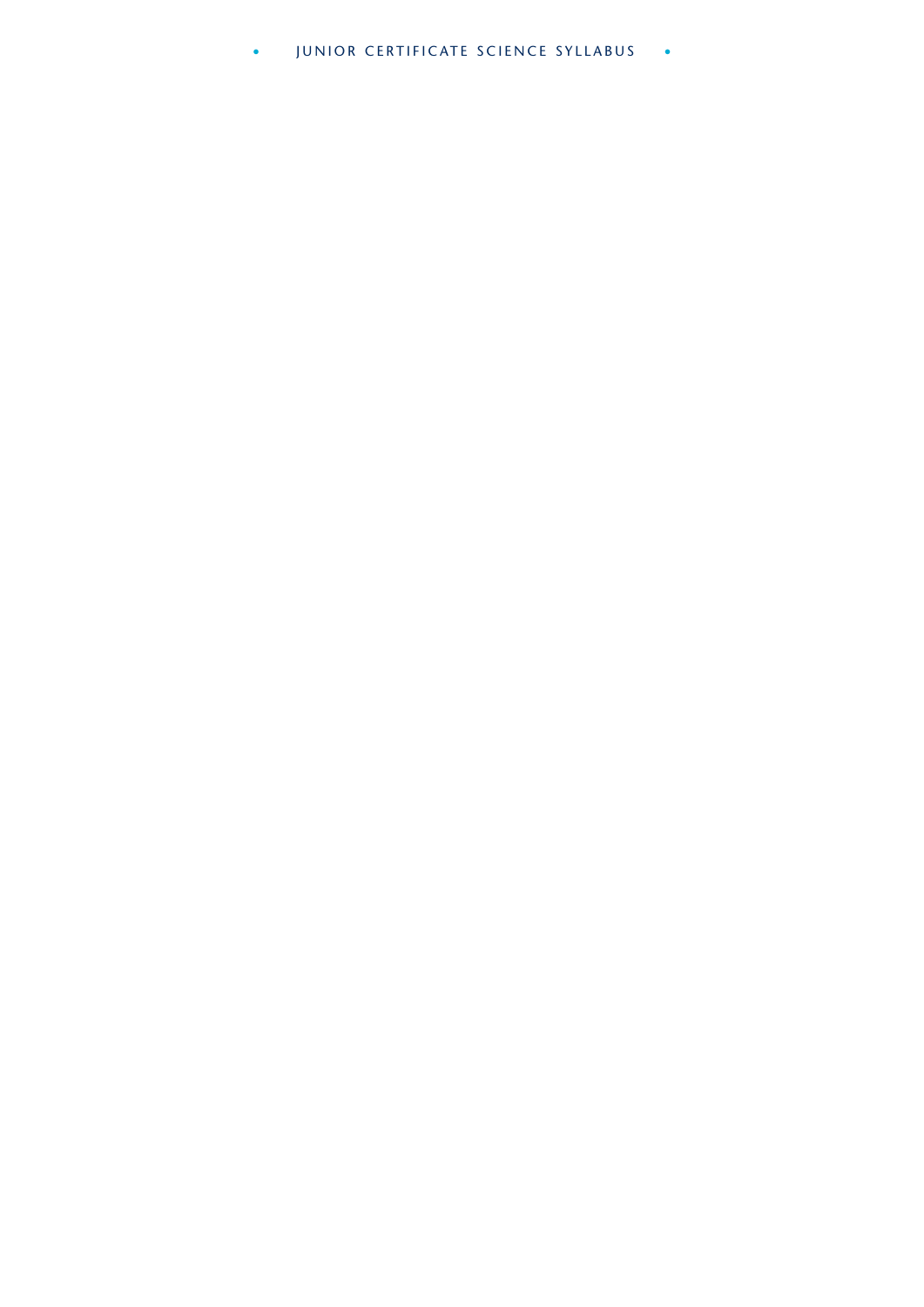## **CONTENTS**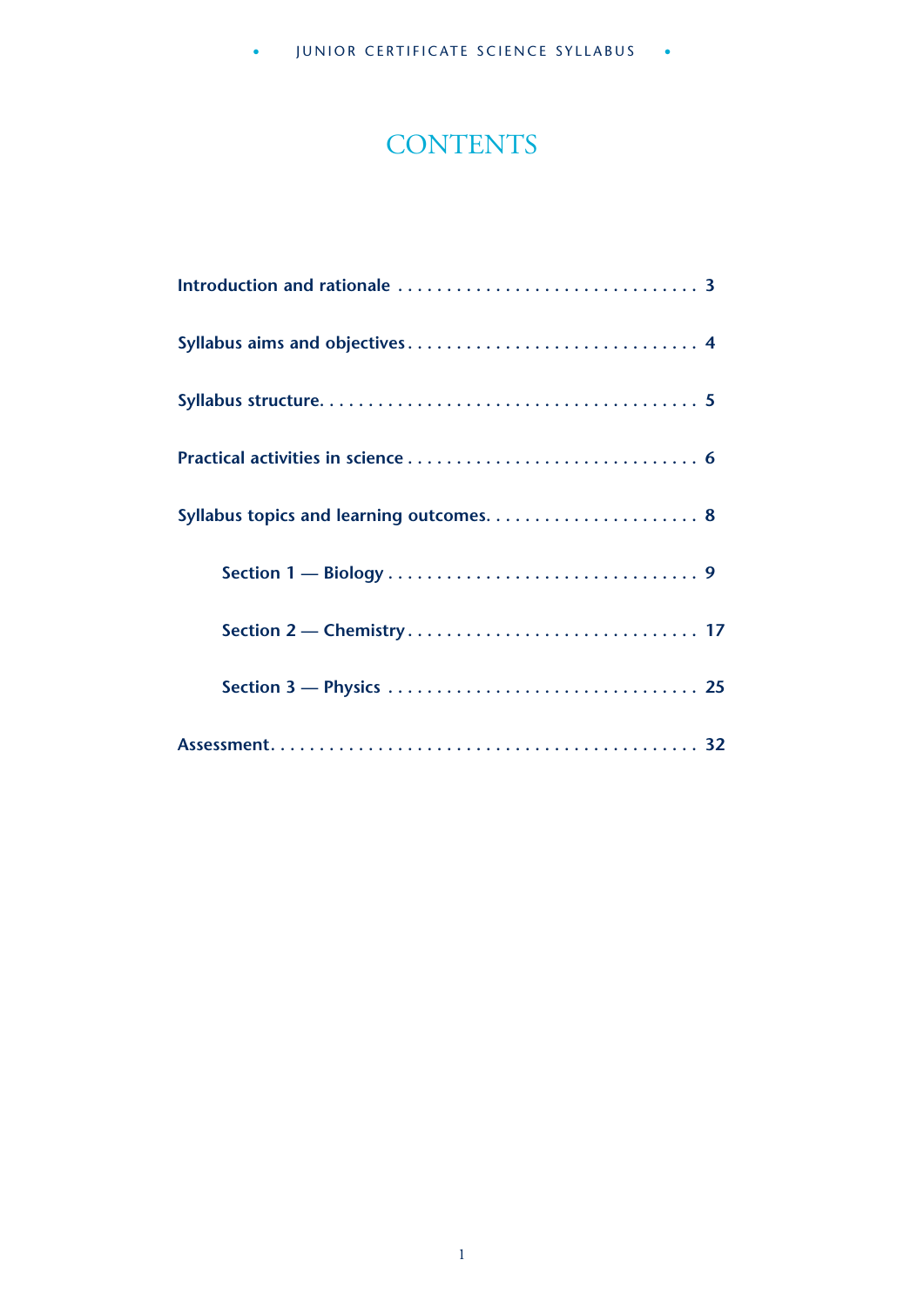#### JUNIOR CERTIFICATE SCIENCE SYLLABUS .  $\bullet$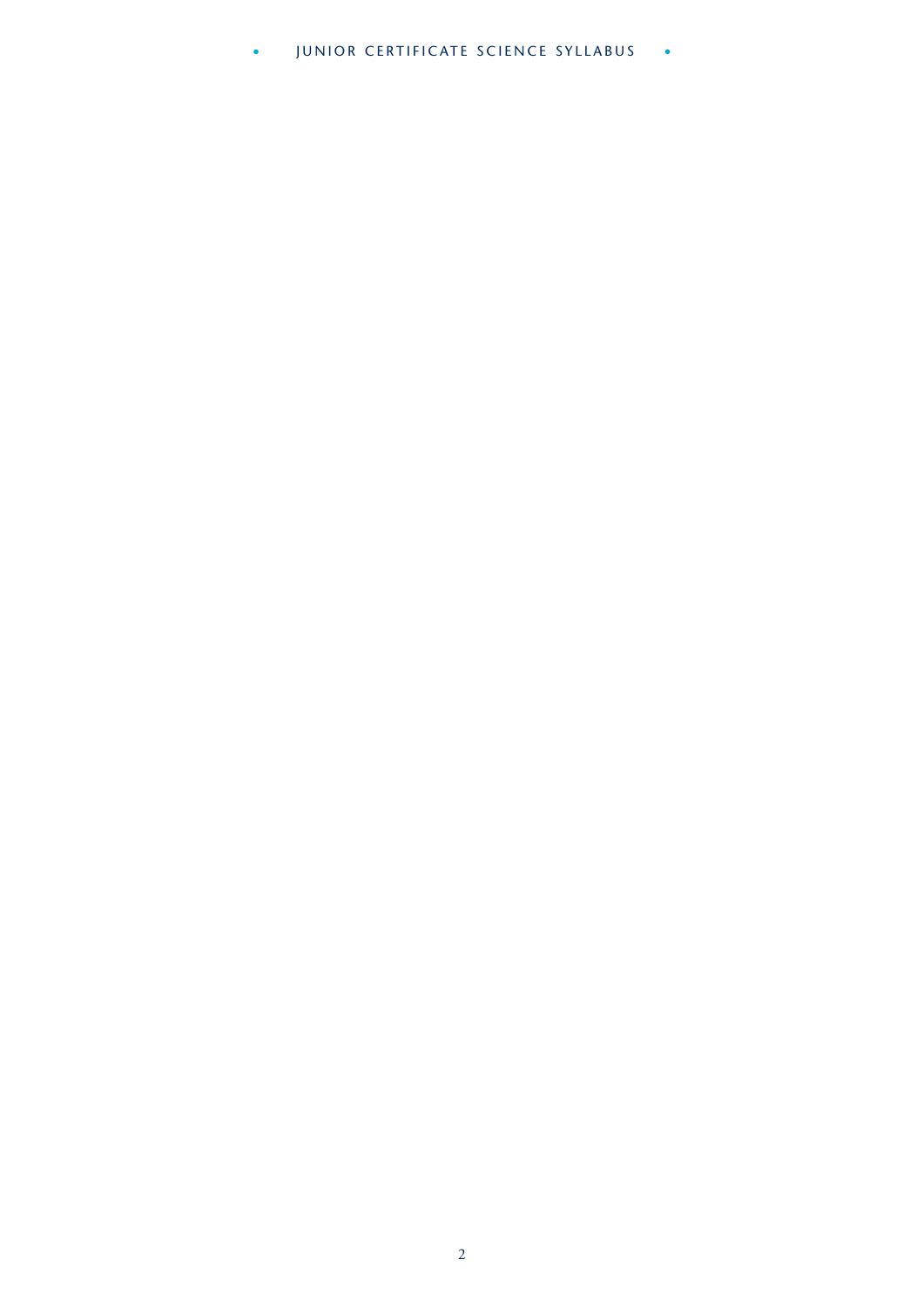## 1. Introduction and rationale

#### **INTRODUCTION**

This revised syllabus in Junior Certificate science has been drawn up to cater for the full range of student ability, aptitude and achievement. The syllabus has three major components, biology, chemistry and physics, and is concerned with the development of scientific knowledge, skills, concepts, and attitudes essential for the responsibilities of citizenship in today's world. All students, irrespective of syllabus level, will be required to study these three components.

The course is activity-based in its design and emphasises practical experience of science for each individual student. The importance of the processes of science as well as knowledge and understanding is reflected in the syllabus structure. Through a variety of investigations and experiments, students attain the specified learning outcomes, developing appropriate science process skills and a knowledge of underlying science concepts.

#### **RATIONALE**

In the post-primary junior cycle, the study of science contributes to a broad and balanced educational experience for students, extending their experiences at primary level. It is concerned with the development of scientific literacy<sup>1</sup> and associated science process skills, together with an appreciation of the impact that science has on our lives and environment. In an era of rapid scientific and technological change the study of science is fundamental to the development of the confidence required to deal with the opportunities and challenges that such change presents in a wide variety of personal and social contexts.

Arising out of their experience in the junior cycle, it is hoped that many students will be encouraged to study one or more of the science subjects in the senior cycle, thus preparing themselves for further study or work in this area.

Scientific literacy (OECD/PISA definition): The capacity to use scientific knowledge, to identify questions and to draw evidence-based conclusions in order to understand and help make decisions about the natural world and the changes made to it through human activity.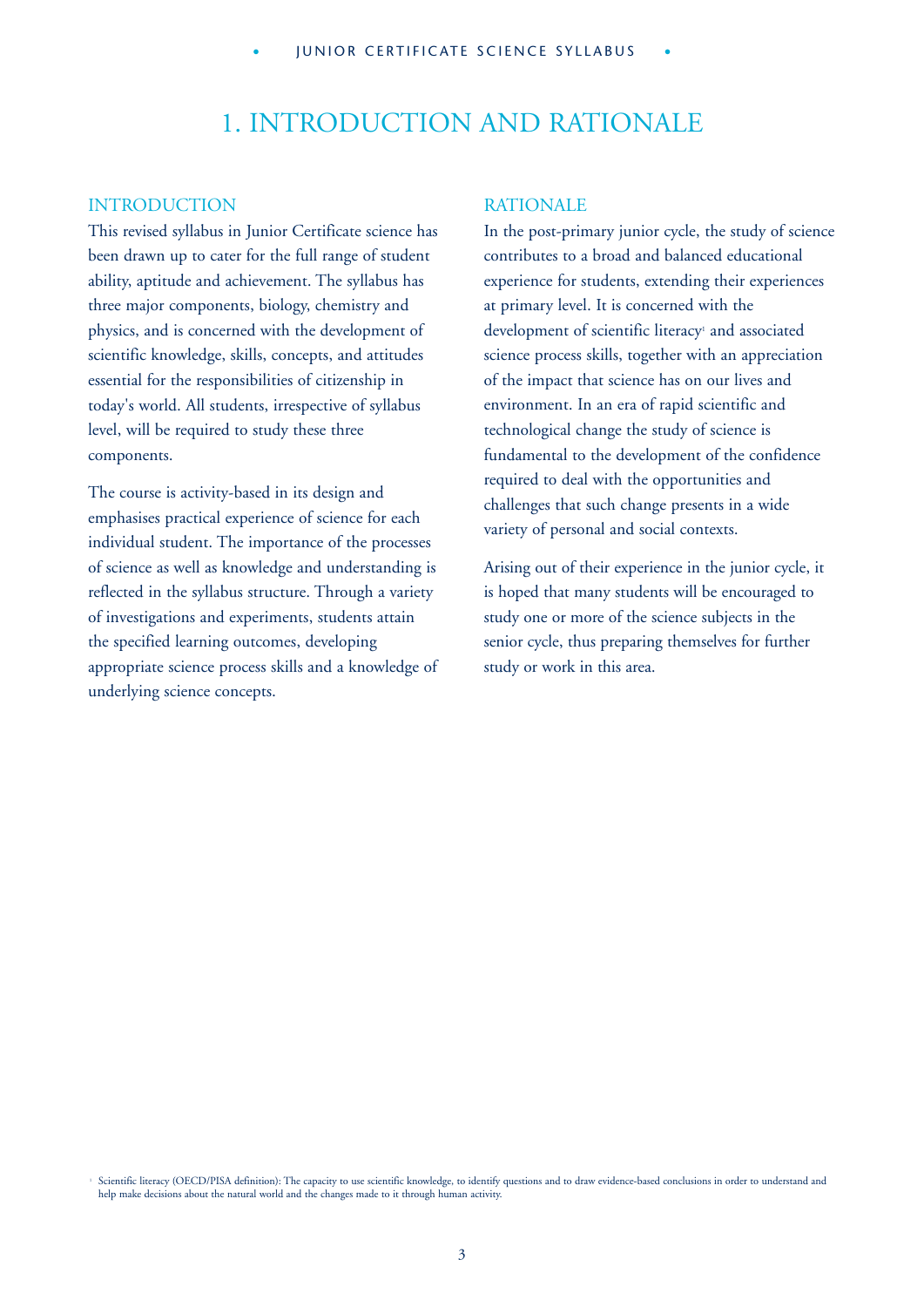# 2. Syllabus aims and objectives

#### Syllabus Aims

Science education at junior cycle should

- encourage the development of manipulative, procedural, cognitive, affective and communication skills through practical activities that foster investigation, imagination, and creativity
- provide opportunities for observing and evaluating phenomena and processes and for drawing valid deductions and conclusions
- • enable students to acquire a body of scientific knowledge appropriate to their age, and an understanding of the relevance and applications of science in their personal and social lives
- foster an appreciation of and respect for life and the environment, while at the same time developing awareness of the potential use, misuse and limitations of science, and of health and safety issues relating to science
- • provide a balanced understanding of the physical, biological and chemical dimensions of science, thus facilitating the further study of science in the senior cycle.
- develop a sense of enjoyment in the learning of science.

#### Syllabus Objectives

#### **Knowledge and understanding**

The student will develop a knowledge and understanding of

- the various forms of matter and the reactions and interactions which enable matter to be transformed
- the ways in which the composition of materials around us affects our quality of life
- energy in its various forms, the application of energy conversions, and the need for economical use of energy sources
- • the composition of the atmosphere and the importance of air and water to life
- • the nutritional needs of plants and animals and their interdependence
- • important principles, theories and facts relating to science and their applications in everyday living
- the scientific method and the concept of a valid experiment
- • the underlying scientific principles applied to industry at local, national and international level
- the ways in which a code of safety can be applied in scientific and technological investigations and activities.

#### **Skills**

The student will develop skills associated with

- • manipulation of equipment and manual dexterity, with due regard to issues of health and safety
- • procedural plans and the use of the scientific method in problem solving
- • observation, measurement and the accurate recording of data
- obtaining and using information from a variety of sources
- • numeracy, and the manipulation and interpretation of data in a variety of forms, including the use of symbols, charts and graphs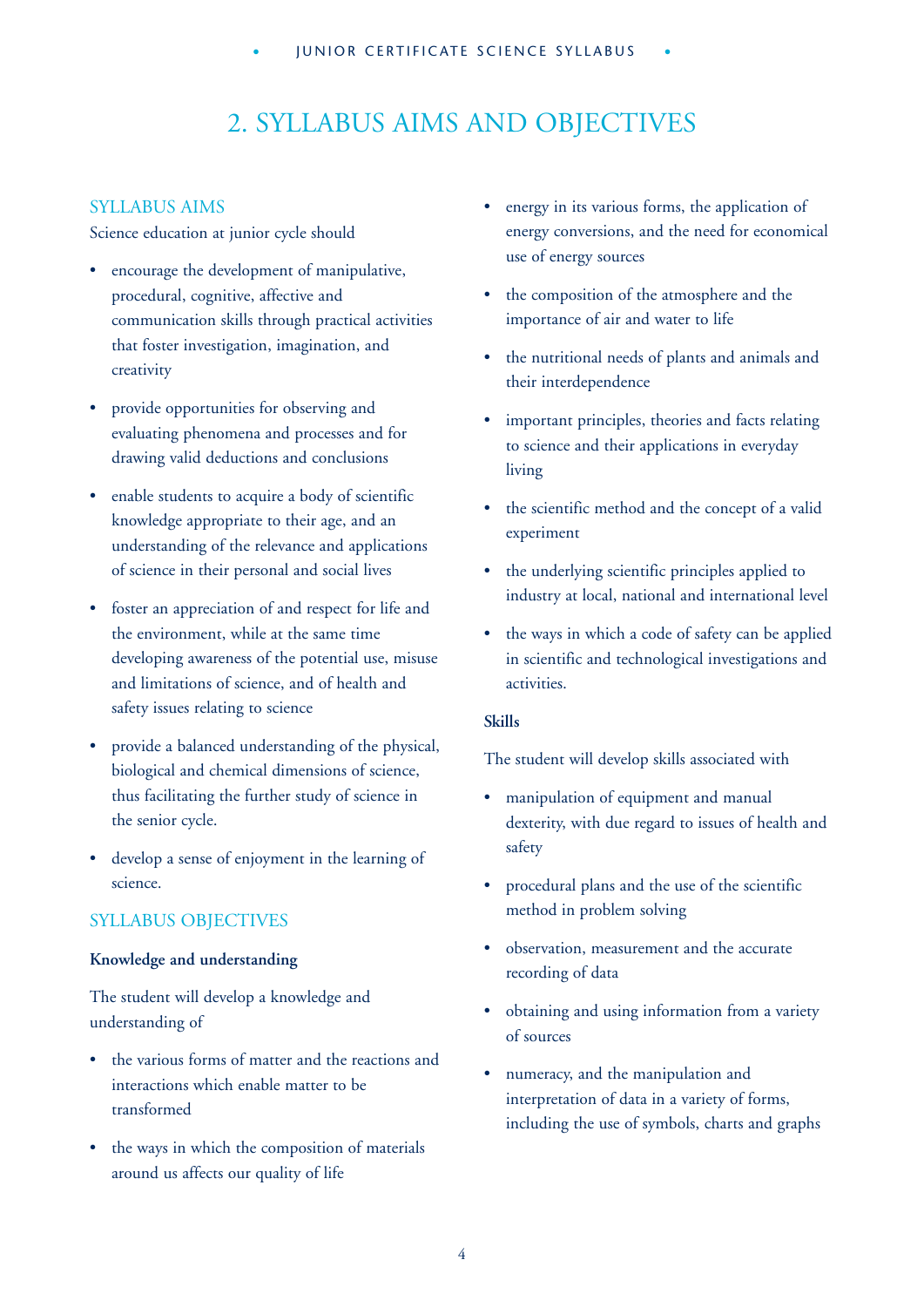- • logical thinking, inductive and deductive reasoning, and the formation of opinions and judgments based on evidence and experiment
- the preparation and presentation of reports on scientific topics, experiments, etc.
- independent study and co-operative learning
- the application of scientific knowledge to everyday life experiences.

#### **Attitudes**

The student will develop

- a sense of safety in the laboratory, at home, in the workplace, and in the environment
- a sense of accuracy and attention to detail
- an appreciation of the role of science in the everyday world
- • a scientific interest in the local community and environment
- an awareness of health issues.

## 3. Syllabus structure

#### Syllabus sections

The syllabus is presented in three main sections, which focus on the specific areas of biology, chemistry and physics. Within each syllabus section, topics and sub-topics are described, together with associated learning outcomes. In general, these are presented in an increasing order of difficulty—later investigations and experiments build upon and extend the knowledge and skills developed earlier.

#### Length of syllabus

The course outcomes are presented in considerable detail in order to indicate the depth of treatment required. 240-270 hours class contact time (normally equivalent to four class periods per week) are recommended for science over the three years of the junior cycle in order to achieve the aims, objectives and learning outcomes of the syllabus. It is recommended that two class periods each week be timetabled together to facilitate the completion of required student laboratory work and assignments.

### Differentiation between Ordinary and Higher levels

Much of the syllabus material is common to both levels. At Higher level a deeper and more analytical treatment is required, as is indicated in the syllabus objectives and learning outcomes. Additional syllabus material designated for Higher level only is underlined. As many students as possible should be encouraged to study science at Higher level.

#### REQUIRED COURSEWORK

Some of the learning outcomes in the syllabus are highlighted in bold. Students are required to keep a record in their laboratory notebooks of these practical activities, which form one element of the coursework assessment (see page 32).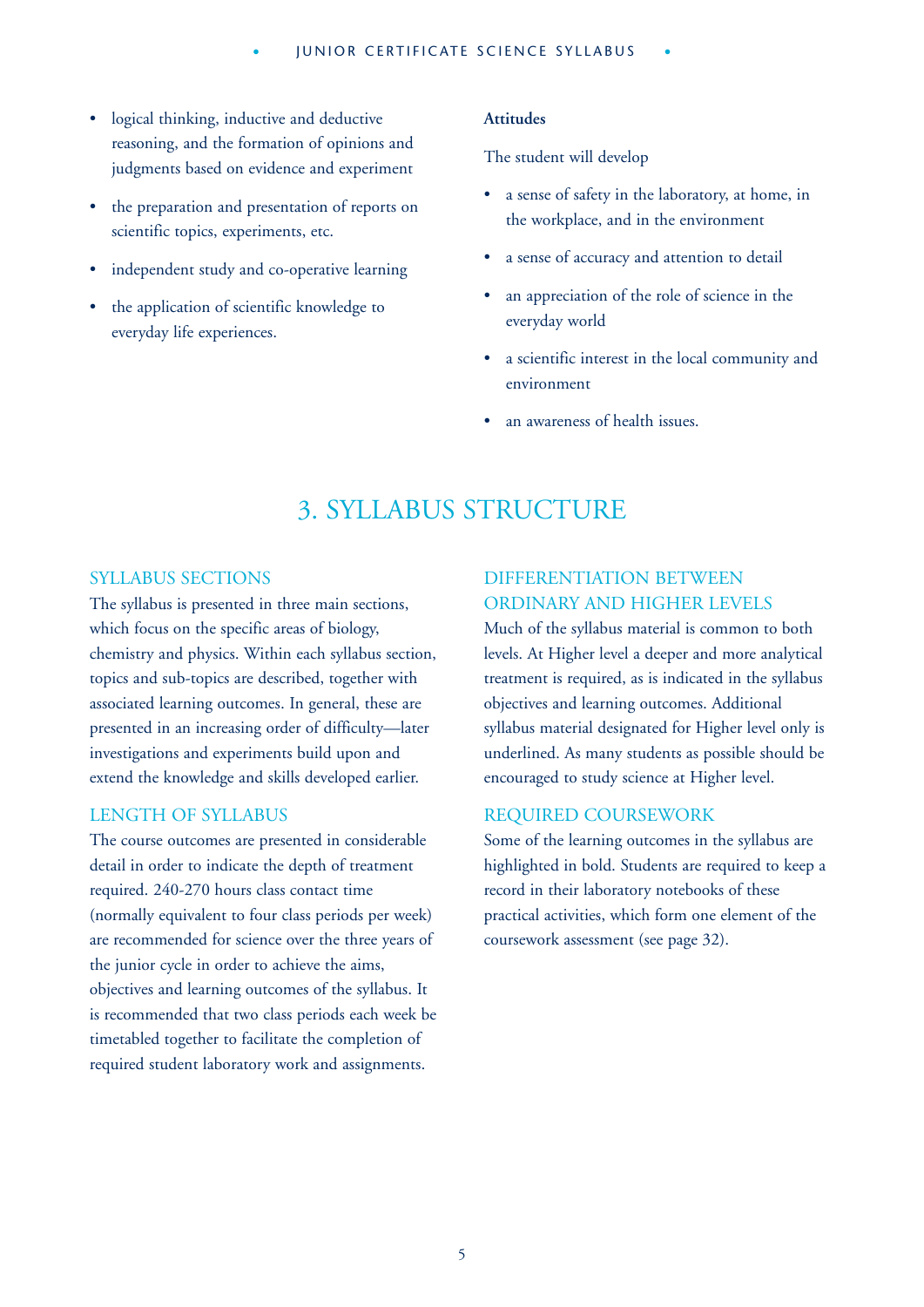## 4. Practical activities in science

The revised syllabus emphasises a practical experience of science for the student. The syllabus presentation does not imply any particular method or sequence of teaching science, although it should follow a logical and coherent approach. In the teaching and learning, appropriate links should be made between the three syllabus sections. A wide range of teaching approaches may be used, including the use of datalogging where appropriate. Particular emphasis should be laid on the everyday applications of science in the student's life and environment, and appropriate reference should be made to the work of prominent scientists and to modern scientific developments. These represent the points of transference from school-based learning to general experience.

Teaching strategies should promote the aims, objectives and learning outcomes described in the syllabus, and they should encourage investigative work as well as experimental work. Practical activities are, therefore, an essential element of the course. They serve to

- encourage accurate observation and careful recording
- promote logical patterns of thought
- develop manipulative skills
- give training in problem solving
- elucidate the theoretical work so as to aid comprehension
- arouse and maintain interest in the subject
- make biological, chemical and physical phenomena more real through actual experience.

Activities include

- measuring (various quantities)
- recording (information/data)
- calculating (using recorded or supplied data)
- • graphing or tabulating (using recorded or supplied data)
- presenting information, findings or conclusions in a variety of forms
- • identifying (animal or plant species, patterns of behaviour)
- classifying (information, animals, plants)
- analysing (recorded or supplied data)
- investigating (properties, relationships)
- observing (behaviour, patterns, reactions)
- examining (materials, samples, illustrations, functions)
- describing (by means of words, illustrations, etc.)
- testing (materials, products of reactions)
- preparing (solutions, gases).

These activities can be grouped under the headings of investigations and experiments.

#### **Investigation**

The term *investigation* is used to represent an experience in which the student seeks information about a particular object, process or event in a manner that is not pre-determined in either procedure or outcome. Such experiences can enable the student to observe phenomena, select and follow a line of enquiry, or conduct simple practical tests that may stimulate thought or discussion, thus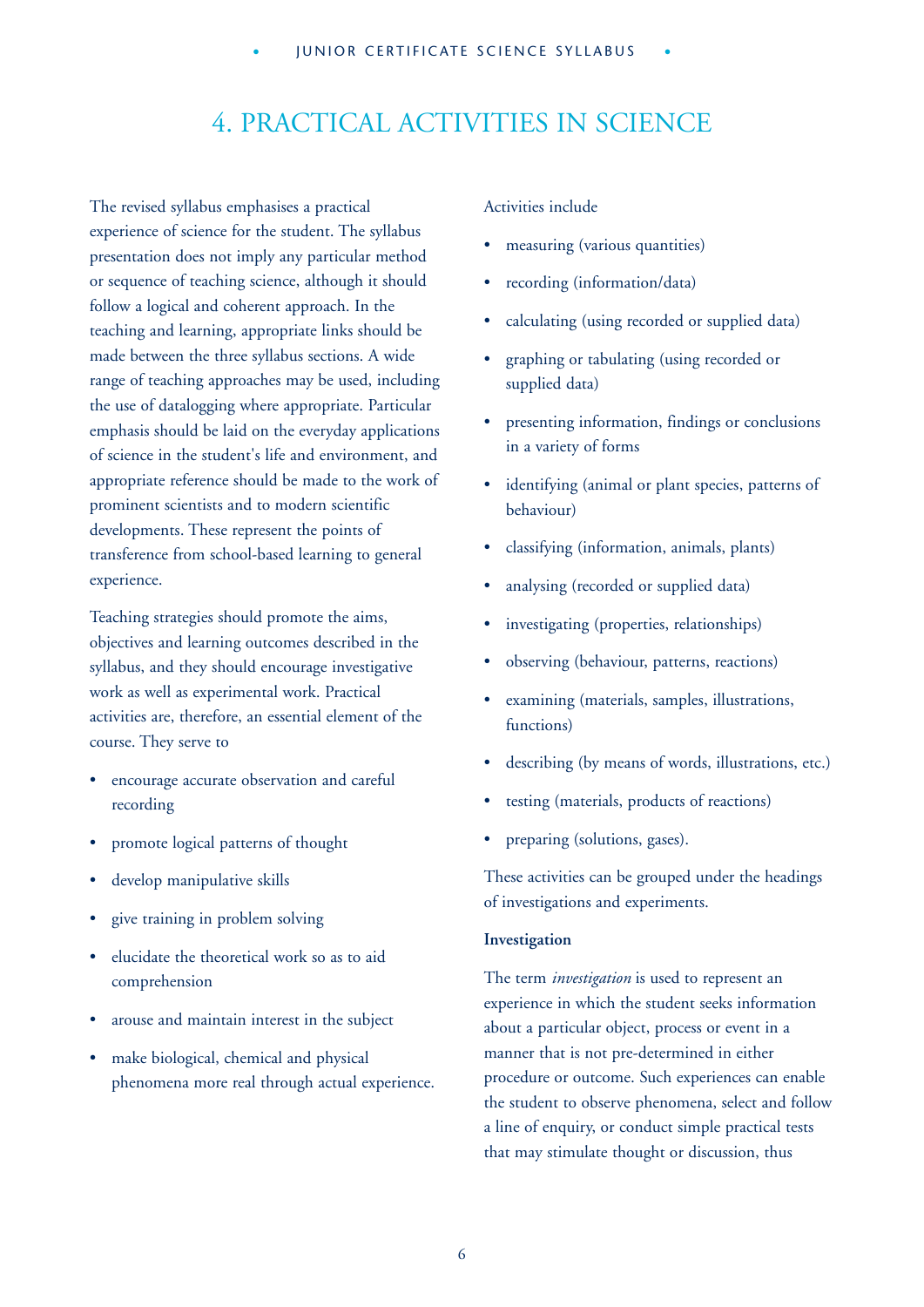leading to a clearer understanding of the facts or underlying principles. It should involve the student in following a logical pattern of questioning and decision-making that enables evidence to be gathered in a similar way to that used by scientists. Investigations can be used to develop skills of logical thinking and problem solving, and can give the student an insight into the scientific process. Thus, the student can appreciate the importance of using a fair test in order to arrive at valid deductions and conclusions, and the significance of making and recording measurements and observations accurately.

#### **Experiment**

In conducting an *experiment,* the student follows a prescribed procedure in order to test a theory, to confirm a hypothesis or to discover something that is unknown. Experiments can help to make scientific phenomena more real to students and provide them with opportunities to develop manipulative skills and safe work practices in a school laboratory.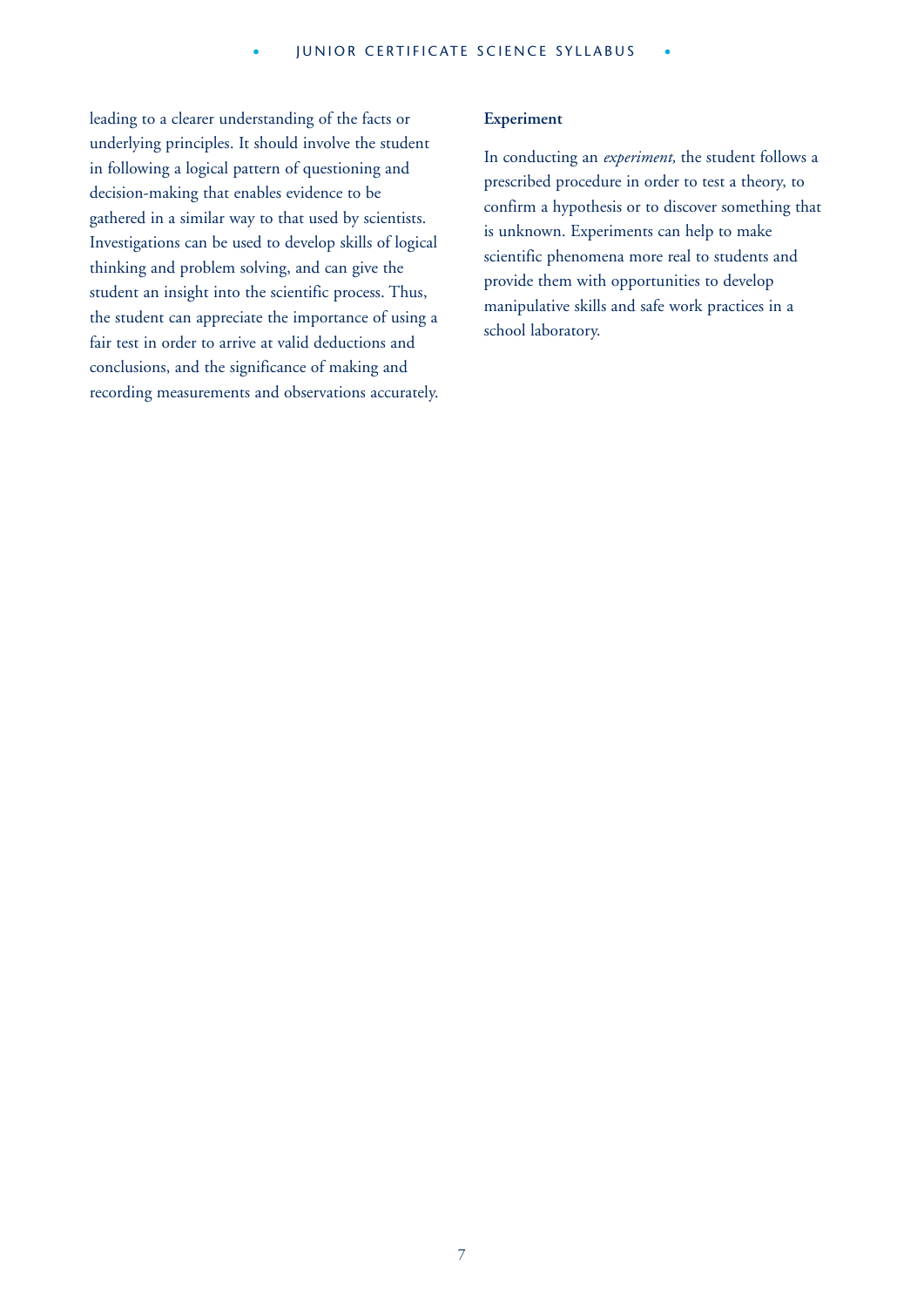## 5. Syllabus topics and learning outcomes

In the pages that follow, the syllabus is set out in three sections. In each section, the main topics and sub-topics are described, and the associated learning outcomes are presented. The topics described in the syllabus are designed to be delivered in a way that will involve the student in consistent experimental and investigative work, which will be reflected in the structure and format of the assessment.

Certain activities are basic to all science: observing, measuring, recording, calculating, classifying, investigating and communicating. Through their study of this syllabus and the associated activities, students should become familiar with standard apparatus and its safe use in school science. They should develop an understanding of what constitutes a fair test or valid experiment and an awareness of the importance of accuracy.

The set of outcomes highlighted in bold in the following syllabus sections represents a minimum of practical work. As part of their coursework (which forms one element of their assessment) students will be required to keep a record of this practical work in their laboratory notebooks, which must be available for inspection. *Other experiments and investigations within the syllabus can and will be examined.*

Having completed the investigations and experiments contained within the syllabus, students will be expected to know the associated outcomes and results. They should also be able to manipulate recorded data and to interpret, present and communicate results in an appropriate manner.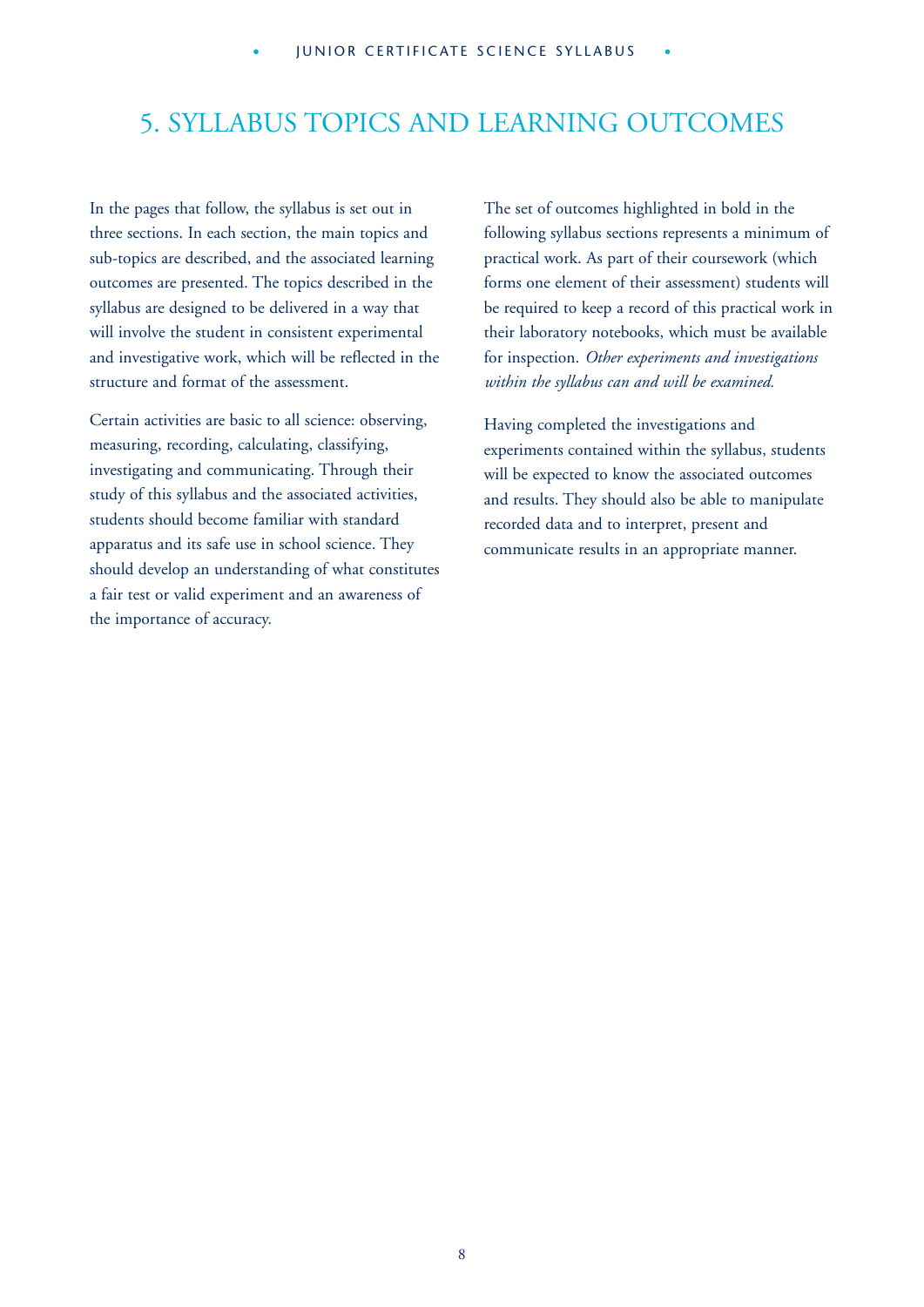#### 5.1 Biology

Biology is the science of living things and can be categorised broadly into the study of animals and plants. This section of the syllabus deals with aspects of human biology and plant biology. The human body is an integrated organism, with a variety of systems that carry out a range of functions. Each system has a particular structure that enables it to carry out its functions. Understanding how the body functions and how it develops will enable us to appreciate the processes and changes that occur during our lives. Plants and micro-organisms are a vital component of our living world. Plants are the main food producers for all living things.

- Section 1A: Human Biology food, digestion and associated body systems
- Section 1B: Human Biology the skeletal/muscular system, the senses and human reproduction
- • Section 1C: Animals, plants and micro-organisms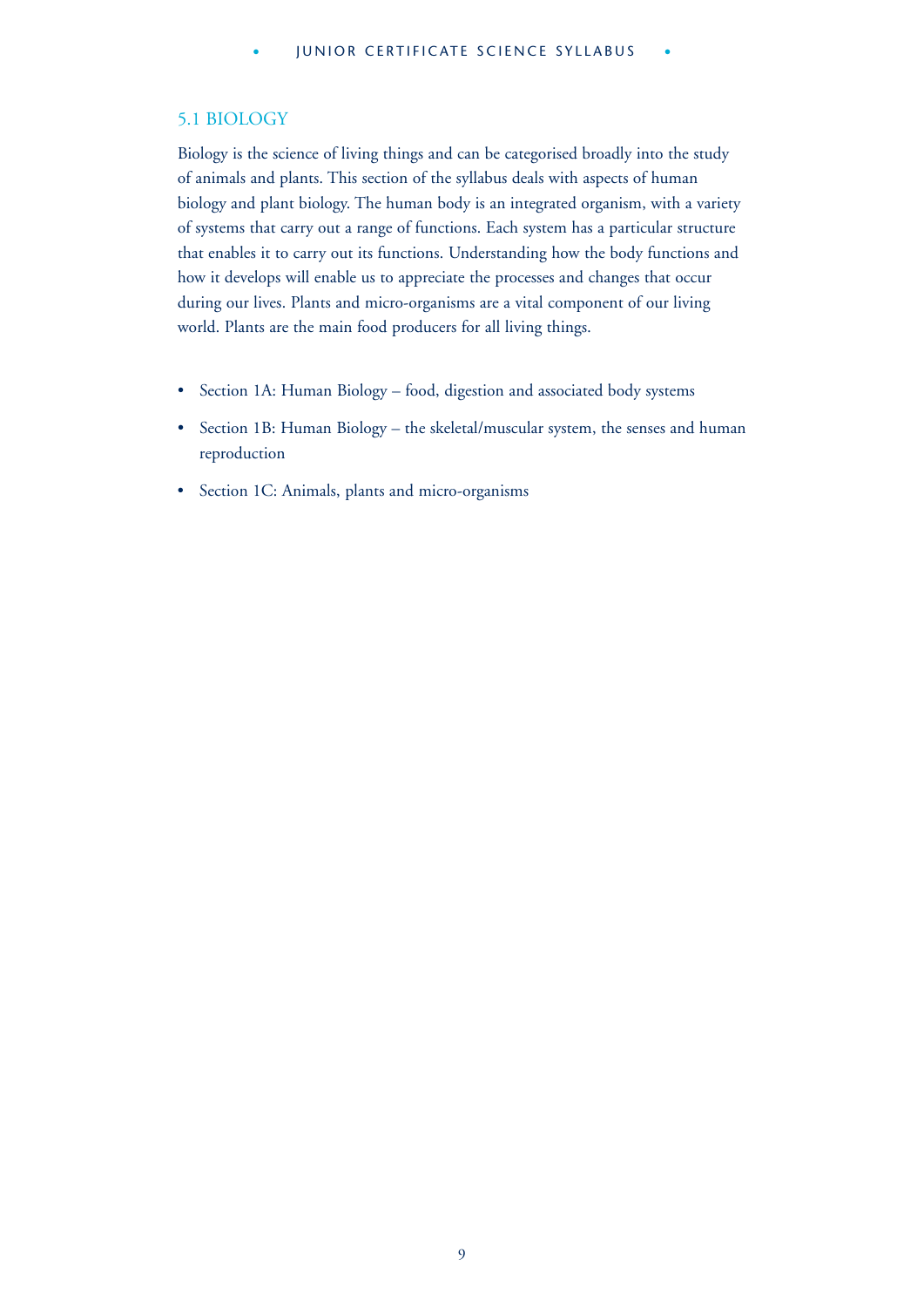#### Section 1A: Human Biology – food, digestion and associated body systems

Food is one of the basic human needs and the digestive system enables the body to convert it into a form that is more suitable for use. The breathing and circulatory systems enable the transport of oxygen and digested food around the body to provide energy and growth materials where they are required. Waste products are removed from the body by excretion (undigested food is removed by egestion).

| <b>Main Topic</b>             | Sub-topics                                                                                                                                                                                                                           |
|-------------------------------|--------------------------------------------------------------------------------------------------------------------------------------------------------------------------------------------------------------------------------------|
| Food<br>1A1                   | contents of a variety of food products as described on<br>their labels<br>food as a necessary source of energy and as a growth<br>material for the body<br>constituents of a balanced diet                                           |
| 1A2<br>Digestion              | major parts and functions of the digestive system<br>teeth, types and function                                                                                                                                                       |
| 1A3<br>Enzymes                | enzyme action                                                                                                                                                                                                                        |
| Aerobic<br>1A4<br>respiration | respiration as a release of energy from digested food<br>energy conversion from chemical energy to heat energy<br>human breathing rate<br>the breathing system and its role in gaseous exchange,<br>including the effects of smoking |
| 1A5<br>Circulatory<br>system  | composition and function of blood<br>structure and function of the heart<br>passage of blood through the heart and main body organs<br>factors affecting human pulse rate                                                            |
| Excretion<br>1A6              | the functions of the lungs, kidneys and skin in the<br>excretion of waste products made in the body                                                                                                                                  |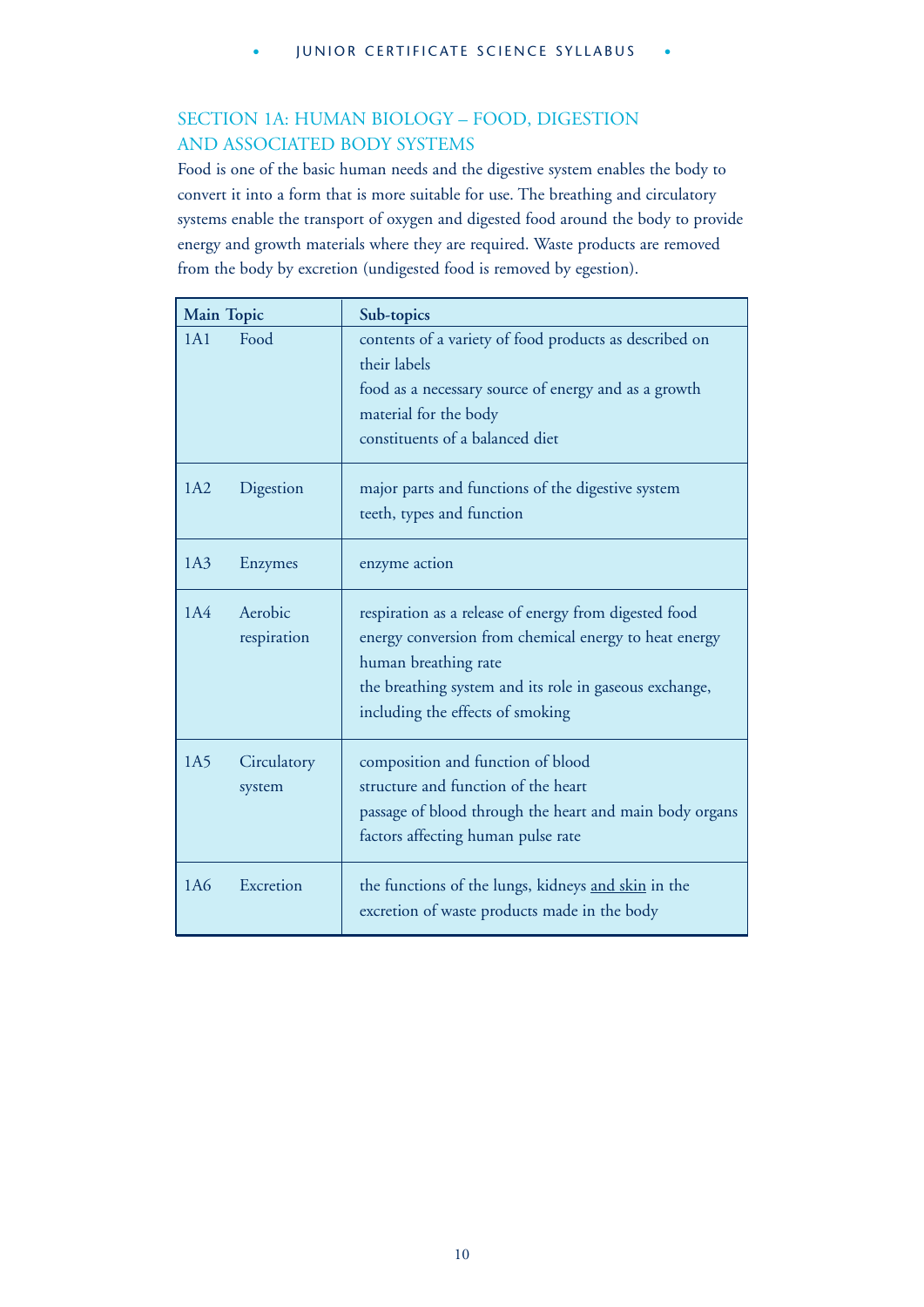#### Section 1A: Human Biology – food, digestion and associated body systems On completion of this section, students should be able to

- OB1 recall that a balanced diet has six constituents: carbohydrates (including fibre), fats, proteins, vitamins, minerals and water, each with different functions
- OB2 describe a food pyramid and give examples of types of food recommended in a balanced diet
- **OB3 carry out qualitative food tests for starch, reducing sugar, protein and fat**
- OB4 read and interpret the energy values indicated on food product labels and compare the energy content per 100 g of a number of foods, and identify the food types on the label that form part of a balanced diet

### **OB5 investigate the conversion of chemical energy in food to heat energy**

- OB6 identify and locate the major parts of the digestive system including the mouth, oesophagus, stomach, liver, pancreas, small intestine and large intestine, and know their functions
- OB7 identify molars, premolars, canines and incisors, and describe their functions
- **OB8 investigate the action of amylase on starch; name the substrate, product and enzyme**
- OB9 describe the process of aerobic respiration by means of a word equation and understand that aerobic respiration requires the presence of oxygen
- OB10 demonstrate the products of aerobic respiration
- **OB11 carry out qualitative tests to compare the carbon dioxide levels of inhaled and exhaled air**
- OB12 describe how oxygen is taken into the bloodstream from the lungs and how carbon dioxide is taken into the lungs from the bloodstream during gaseous exchange and how these processes are affected by smoking
- OB13 describe the function and composition of blood (white blood cells, red blood cells and platelets in a liquid called plasma) and state the function of each component
- OB14 state the function of the heart; describe its structure, identifying the four chambers; explain the difference between the left ventricle and the right ventricle
- OB15 describe the passage of blood through the heart and lungs via arteries and veins; identify the pulmonary artery and vein, aorta and vena cava; distinguish between arteries, veins and capillaries
- OB16 demonstrate the effect of exercise and rest on pulse and breathing rate and appreciate that a balance of each promotes good health
- OB17 recall that the average pulse rate for an adult at rest is 70 b.p.m., and explain why exercise results in increased pulse and breathing rates
- OB18 recall that the normal temperature of the human body is 37 °C, and that illness may cause a change in body temperature
- OB19 associate the circulation of the products of digestion around the body with their absorption into the bloodstream
- OB20 state the function of the urinary system; describe its structure, identifying the bladder, renal artery, renal vein, ureter, urethra and kidney
- OB21 name the products of excretion: CO<sub>2</sub>, water and urea
- OB22 describe the function of the skin in the excretion of waste products made in the body
- OB23 recall that waste products are removed from the bloodstream by filtration in the kidneys in the form of urine, which contains urea, water and salts; recall that urine is stored in the bladder before being released from the body.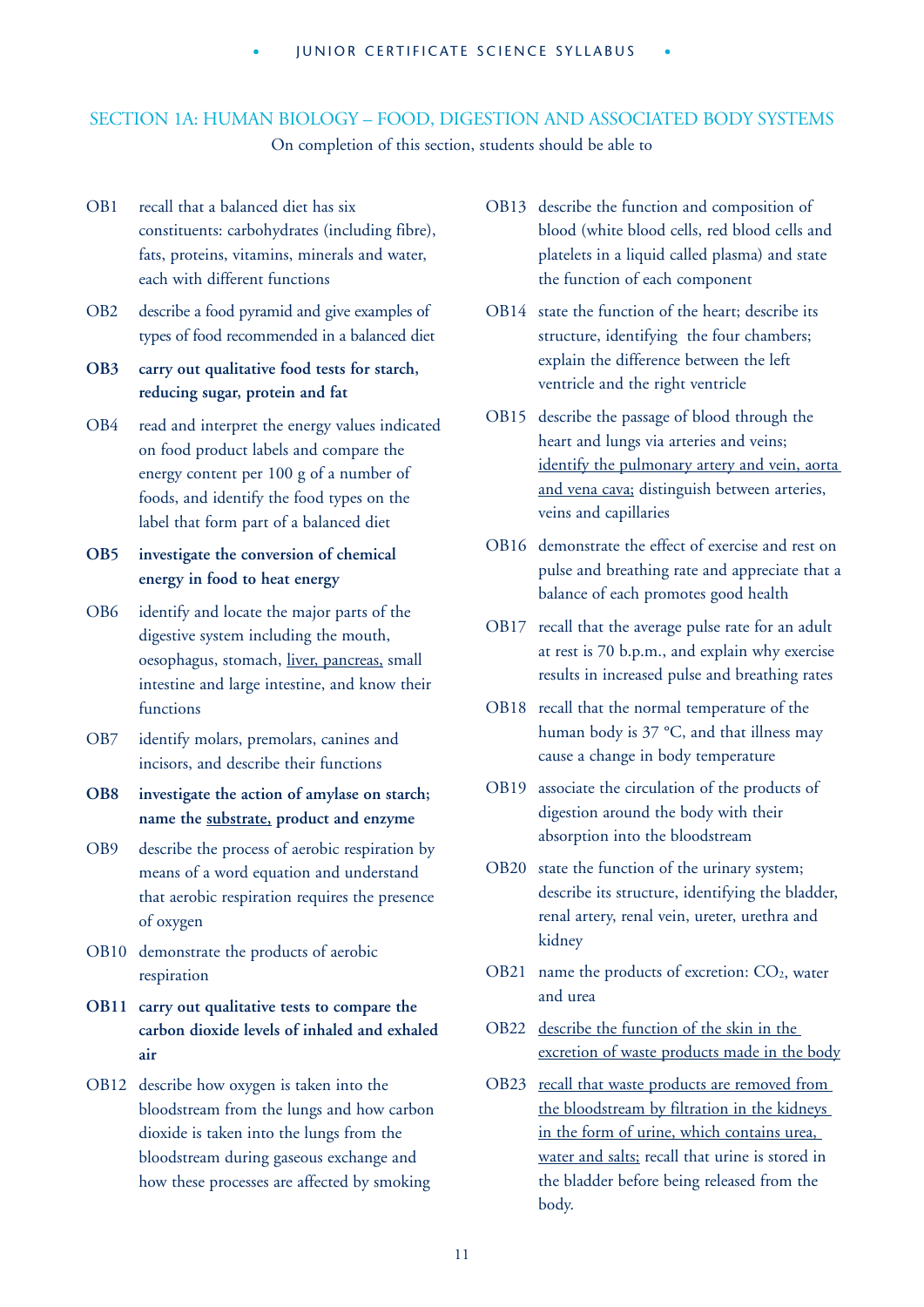## Section 1B: Human Biology – the skeletal/muscular system, the senses and human reproduction

Our basic body shape is formed by our skeleton, which is made up of over two hundred bones. The skeleton provides support and protection for the body and the arrangement of the bones, together with the associated ligaments and muscles, allows for movement. Our senses enable us to be aware of, and respond to, our immediate surroundings.

The human species is continued through the process of sexual reproduction. The reproductive system develops to maturity during adolescence, and males and females have different roles in reproduction. Children inherit many characteristics from their parents.

| <b>Main Topic</b> |                        | Sub-topics                                                                                                                                                                                                                               |
|-------------------|------------------------|------------------------------------------------------------------------------------------------------------------------------------------------------------------------------------------------------------------------------------------|
| 1 <sub>B1</sub>   | Skeletal<br>system     | the role of the skeleton in support, movement and<br>protection<br>function of bone                                                                                                                                                      |
| 1B2               | Muscular<br>system     | muscles, tendons, ligaments and joints<br>function of muscle in relation to movement                                                                                                                                                     |
| 1B3               | Sensory<br>system      | awareness of, and response to our surroundings through<br>the sense organs<br>sensory and motor function of nerves<br>communication between the sense organs and the brain<br>structure of the eye and functions of the parts of the eye |
| 1B4               | Reproductive<br>system | male and female reproductive systems<br>menstrual cycle<br>fertilisation and pregnancy<br>contraception                                                                                                                                  |
| 1B <sub>5</sub>   | Genetics               | inheritable and non-inheritable characteristics<br>chromosomes and genes                                                                                                                                                                 |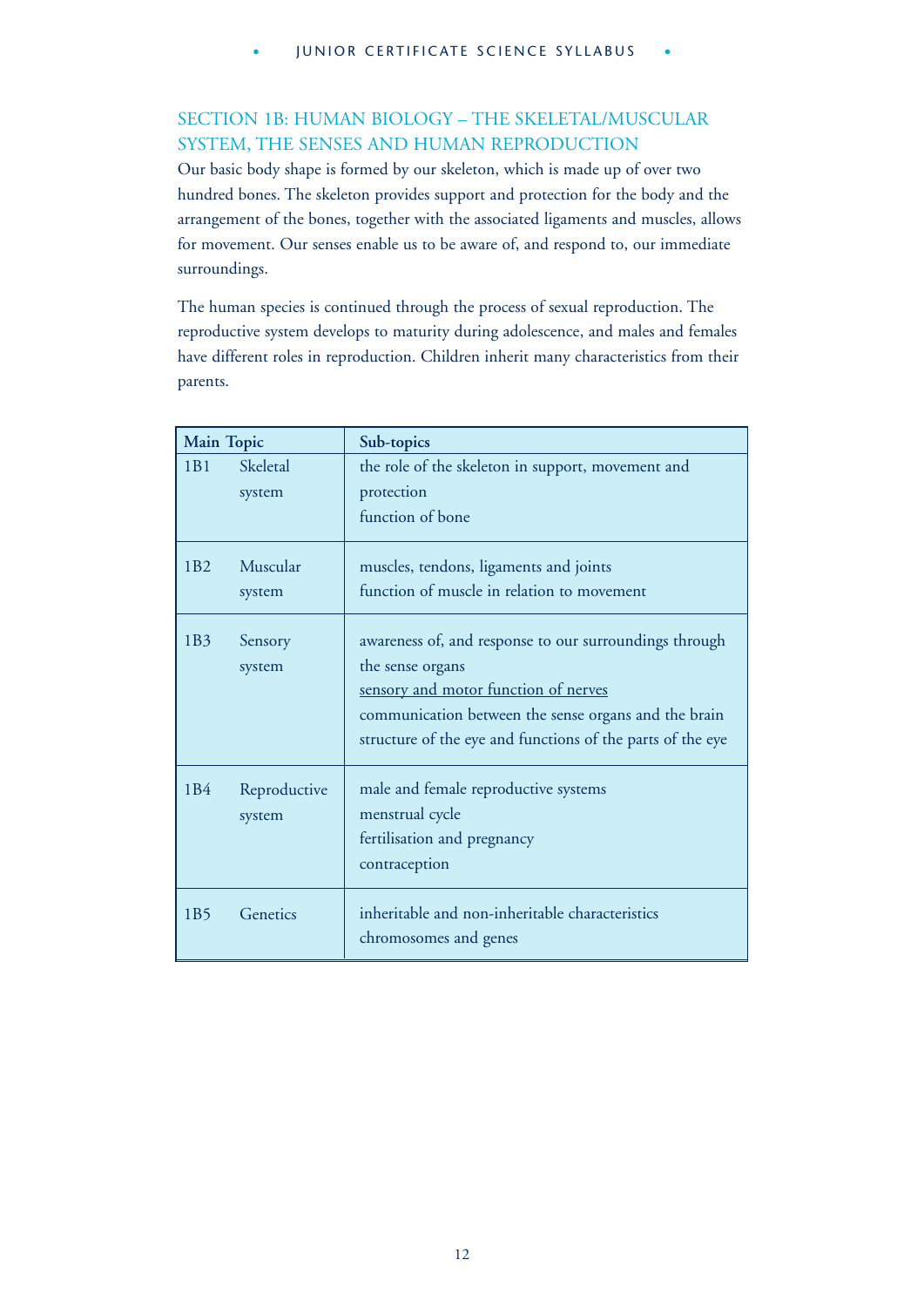### Section 1B: Human Biology – the skeletal/muscular system, the senses and human reproduction

- OB24 identify the main parts of the human skeleton and describe its functions as support, movement and protection
- OB25 locate the major bones in the human body including the skull, ribs, vertebrae, collarbone, shoulder blade, humerus, radius, ulna, pelvis, femur, tibia and fibula, using a diagram or a model skeleton
- OB26 describe the function of joints and muscles (including antagonistic pairs), tendons and ligaments, and the relationship between these and bones
- OB27 describe the general structure and action of different types of joints: fused, ball and socket and hinged, and identify examples of each: skull, shoulder, elbow, hip, knee
- OB28 recall five sense organs in the human (eyes, ears, nose, skin and tongue) and explain how these enable humans to gather information from their surroundings
- OB29 describe the role of the central nervous system and the sensory and motor functions of nerves
- OB30 locate the main parts of the eye on a model or diagram and describe the function of the cornea, iris, lens, pupil, retina, optic nerve and ciliary muscle
- OB31 use wall charts or other illustrative diagrams to identify and locate the main parts of the male and female reproductive systems
- OB32 recall that the menstrual cycle lasts about 28 days, that menstruation occurs at the start of the cycle and that a fertile period occurs during the cycle
- OB33 describe the following events which occur in relation to human reproduction:
	- sexual intercourse
	- fertilisation the fusion between male and female gametes (sperm and egg) resulting in a zygote
	- cell division of the zygote, which develops into a foetus within the womb
	- pregnancy
	- **birth**
	- growth and puberty
- OB34 recall that there are many forms of contraception, some of which prevent fertilisation
- OB35 appreciate that humans have inheritable and non-inheritable characteristics, and recall that inheritable characteristics are controlled by genes
- OB36 recall that genes are located on chromosomes and that in a human there are 23 pairs of chromosomes, which are located in the nucleus
- OB37 recall that chromosomes are made of DNA and protein.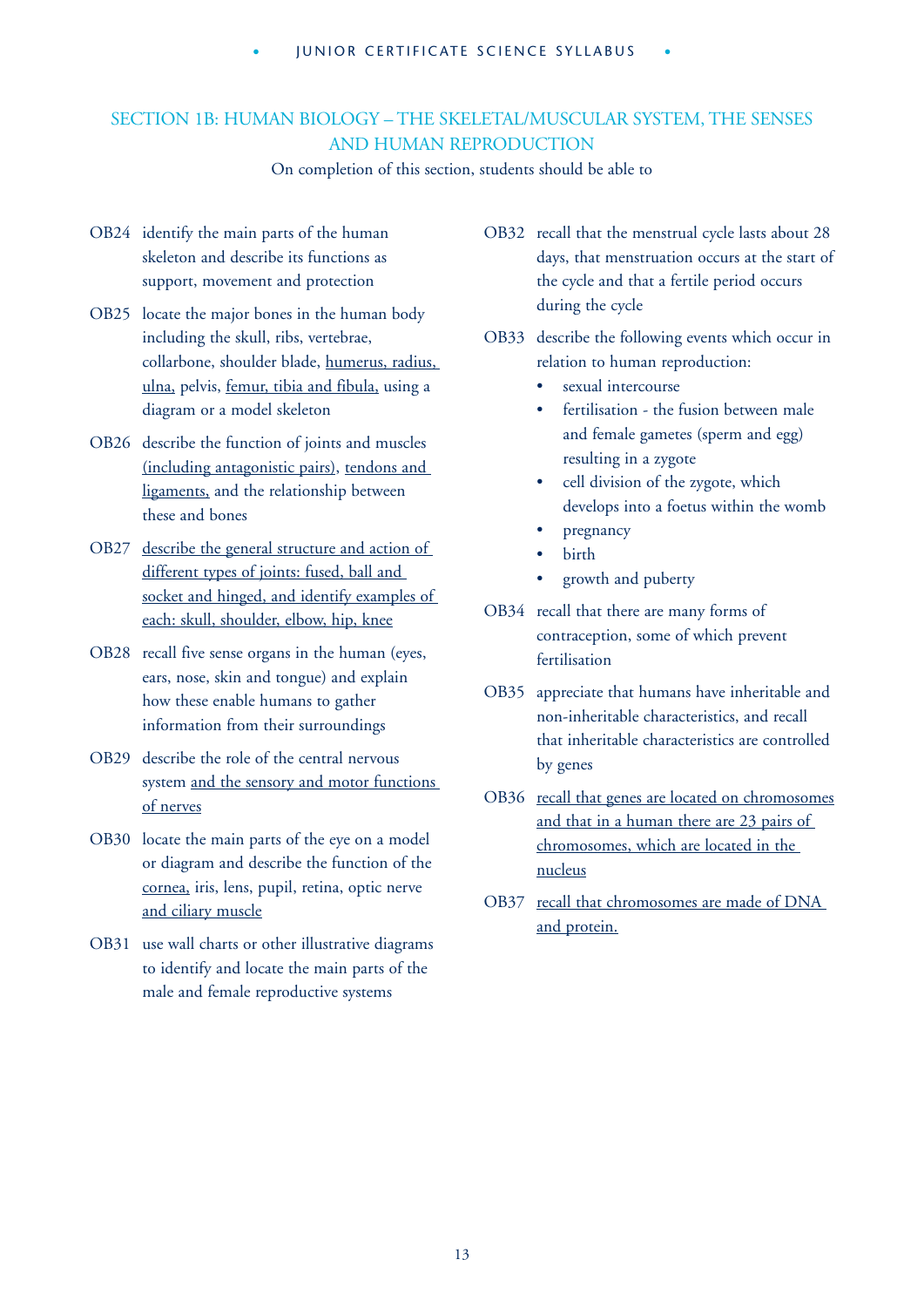#### Section 1C: Animals, plants and micro-organisms

Through photosynthesis plants use the sun's energy to make food, which is stored in the form of carbohydrates. At the same time, they replenish the supply of oxygen in the atmosphere and remove carbon dioxide. Plants have systems that enable them to function and survive, and to respond to their environment. Competition and interdependence occur within an ecosystem.

| <b>Main Topic</b> |                                              | Sub-topics                                                                                                                                                                                                                                                                                             |
|-------------------|----------------------------------------------|--------------------------------------------------------------------------------------------------------------------------------------------------------------------------------------------------------------------------------------------------------------------------------------------------------|
| 1C1               | Living things                                | variety of living things; classifying living organisms as<br>plants or animals (vertebrates/invertebrates)<br>identifying common plants and animals; life processes<br>and common characteristics of living organisms<br>relationship between cells, tissues, organs and systems                       |
| 1C2               | The microscope                               | function and main parts of a microscope: eyepiece<br>lens, objective lens, stage, focus control, light source<br>using a microscope to examine animal and plant cells                                                                                                                                  |
| 1C <sub>3</sub>   | Plant<br>structure                           | structure and function of the main parts of a typical<br>flowering plant                                                                                                                                                                                                                               |
| 1C4               | Transport in<br>plants                       | passage of water and minerals through the plant<br>transpiration                                                                                                                                                                                                                                       |
| 1C <sub>5</sub>   | Photosynthesis                               | word equation for photosynthesis<br>conversion of light energy into chemical energy<br>phototropism and geotropism                                                                                                                                                                                     |
| 1C <sub>6</sub>   | Reproduction<br>and germination<br>in plants | sexual and asexual reproduction<br>pollination and fertilisation<br>seed dispersal<br>conditions necessary for germination                                                                                                                                                                             |
| 1C7               | Ecology                                      | local habitat study<br>simple keys and instruments (quadrat, pooter, pitfall<br>trap, beating tray, line transect) to show variety and<br>distribution of named organisms<br>food chains and food webs, adaptation, competition<br>and interdependence<br>conservation, pollution and waste management |
| 1C8               | Microbiology<br>and<br>biotechnology         | micro-organisms: bacteria, fungi and viruses<br>biotechnology in industry and medicine                                                                                                                                                                                                                 |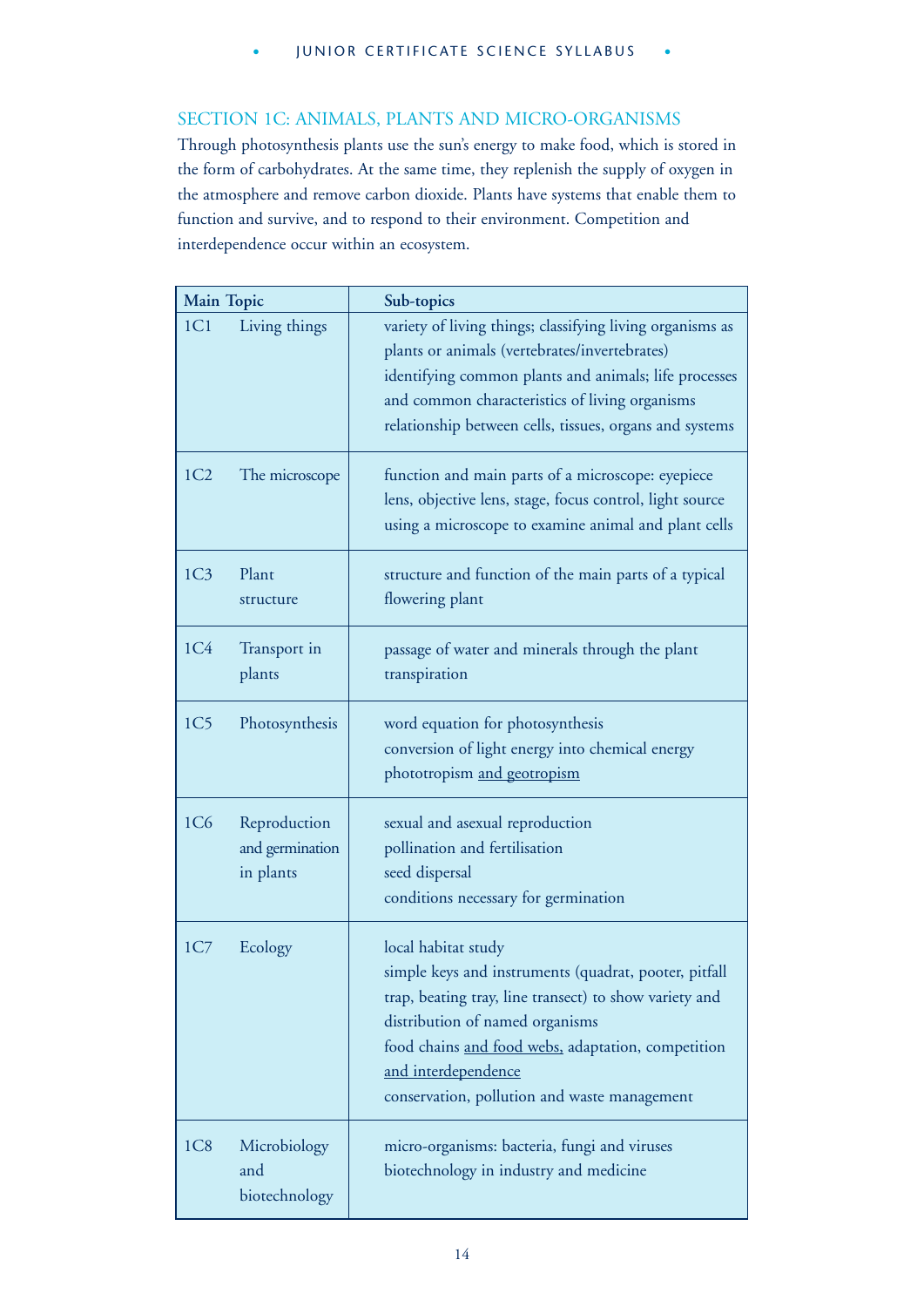#### Section 1C: Animals, plants and micro-organisms

- OB38 use a simple key to identify plants and animals, including vertebrates and invertebrates
- **OB39 investigate the variety of living things by direct observation of animals and plants in their environment; classify living organisms as plants or animals, and animals as vertebrates or invertebrates**
- OB40 identify the basic life processes and characteristics common to all living organisms: nutrition, respiration, excretion, growth, reproduction, movement and response
- OB41 recall that living things are composed of cells, tissues, organs and systems, and that growth results from cell division
- OB42 describe the functions of the main parts of a light microscope and use it to examine an animal cell and a plant cell
- OB43 draw one example each of an animal cell and a plant cell, identifying the nucleus, cytoplasm and cell wall (plant cell), and indicating the position of the cell membrane
- **OB44 prepare a slide from plant tissue and sketch the cells under magnification**
- OB45 identify the main parts of a typical flowering plant and their functions: the root, stem, leaf and flower
- OB46 associate the transport of water and minerals in the plant with the xylem and the transport of food in the plant with the phloem
- OB47 carry out simple activities to show the path of water through plant tissue, and show that water evaporates from the surface of a leaf by transpiration
- OB48 describe, using a word equation, how plants make their own food through photosynthesis
- **OB49 show that starch is produced by a photosynthesising plant**
- OB50 investigate the growth response of plants to light (phototropism) and gravity (geotropism)
- OB51 distinguish between asexual and sexual reproduction in plants and describe a way in which a named plant can reproduce asexually
- OB52 locate and identify the main parts of the flower: sepals, petals, carpel and stamen
- OB53 use a suitable flower to identify the stigma, style, ovary, anther and filament
- OB54 recall that the stamen/anther produces pollen (which provides the male gamete for fertilisation), that the carpel/ovary produces the egg cell (which provides the female gamete for fertilisation) and describe how pollen is transferred (wind and insect)
- OB55 recall that seed formation follows fertilisation, and describe seed dispersal
- OB56 describe seed structure (testa, food supply, radicle, plumule)
- OB57 recall that seed germination is necessary to produce a new plant
- **OB58 investigate the conditions necessary for germination**
- **OB59 study a local habitat, using appropriate instruments and simple keys to show the variety and distribution of named organisms**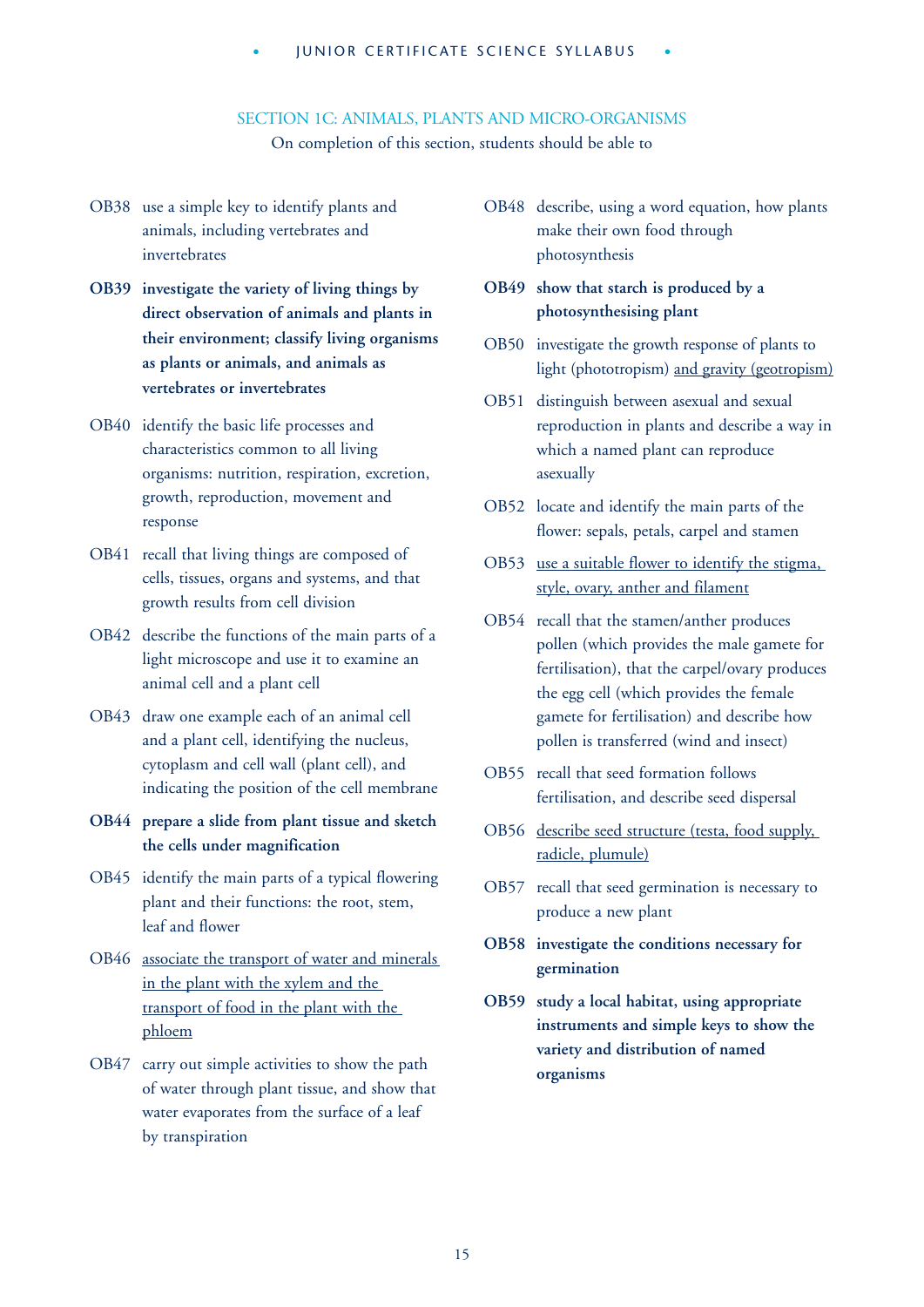- OB60 appreciate that living things are affected by their environment and respond to changes that occur in that environment, and that their numbers depend on the availability of food and the presence or absence of other organisms
- OB61 list examples of producers, decomposers and consumers in an ecosystem
- OB62 select a food chain and a food web from a named habitat and identify examples of adaptation, competition and interdependence
- OB63 appreciate the importance of conservation and of pollution and waste management to the environment, and identify ways in which living things contribute to these, both individually and as a community
- OB64 discuss how human activity affects the environment, both positively and negatively (two examples in each case)
- **OB65 investigate the presence of micro-organisms in air and soil**
- OB66 state two uses of biotechnology in industry and two uses of biotechnology in medicine
- OB67 list three common illnesses caused by viruses and three caused by bacteria.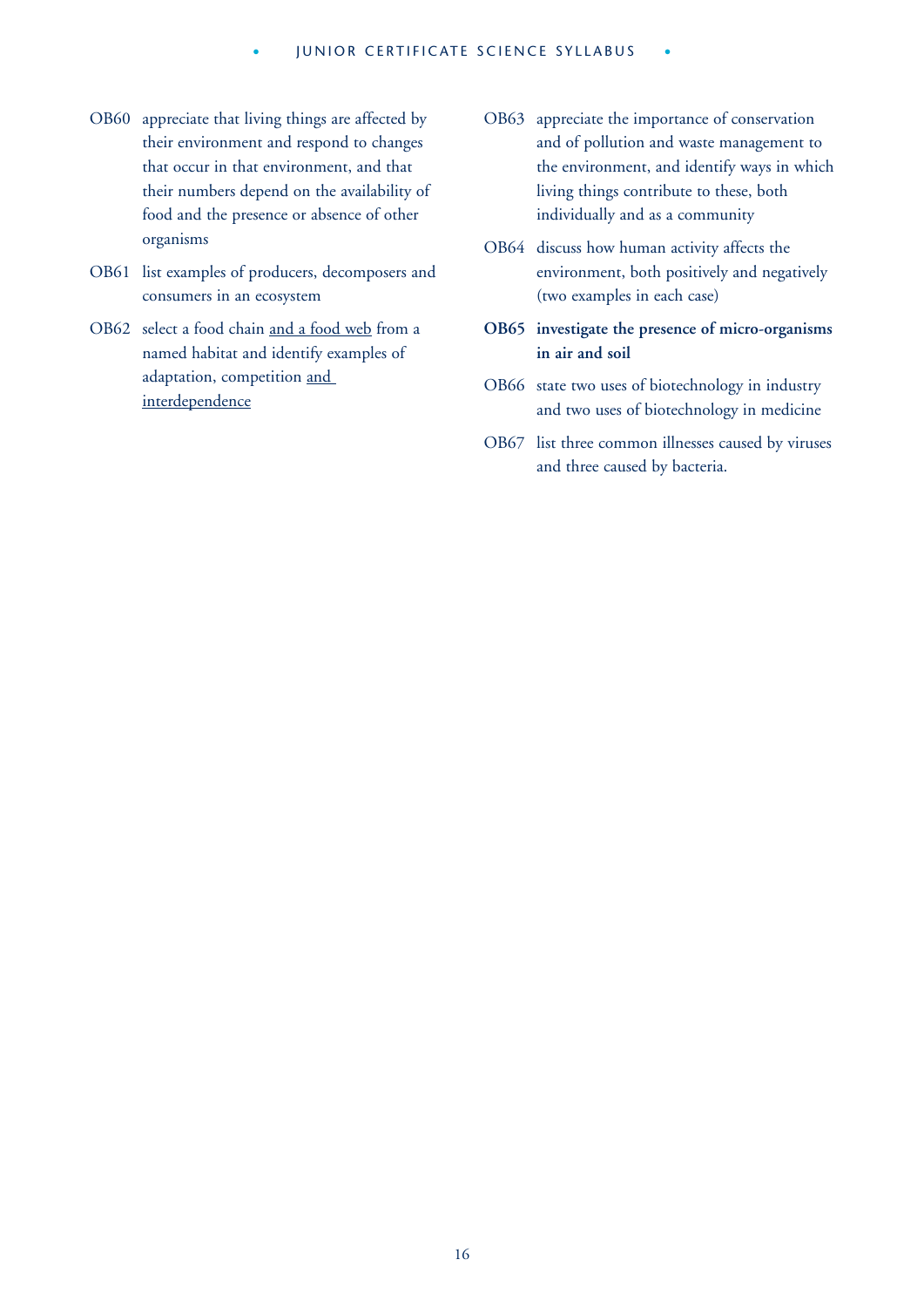#### 5.2 Chemistry

The world is made up of a variety of substances. Some of these occur naturally in our environment, others are made through the combination of naturally occurring substances to form new materials. The study of chemistry can lead us to a better understanding of our material world and the processes by which materials can change and be changed.

- Section 2A: Classification of substances
- • Section 2B: Air, oxygen, carbon dioxide and water
- • Section 2C: Atomic structure, reactions and compounds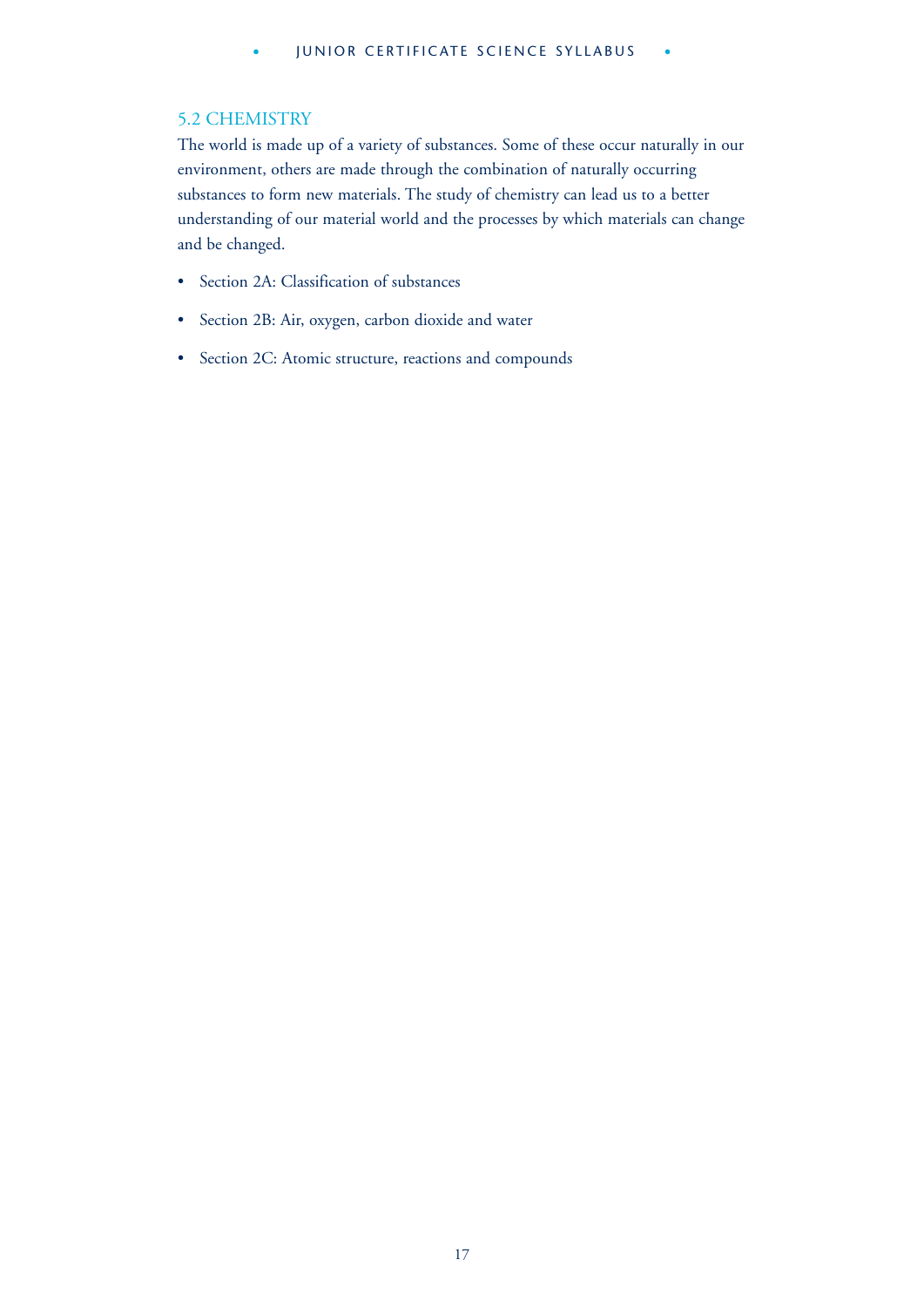## SECTION 2A: CLASSIFICATION OF SUBSTANCES

Substances can be classified in three principal categories:

- • solids, liquids or gases
- • elements (metals and non-metals), compounds and mixtures
- • acidic, neutral or basic.

| <b>Main Topic</b> |                 | Sub-topics                                                                                                                 |
|-------------------|-----------------|----------------------------------------------------------------------------------------------------------------------------|
| 2A1               | Materials       | states of matter                                                                                                           |
|                   |                 | characteristics of solids, liquids and gases                                                                               |
| 2A2               | <b>Mixtures</b> | separating substances using filtration, evaporation,                                                                       |
|                   |                 | distillation and paper chromatography                                                                                      |
| 2A3               | Classification  | classification and properties of elements, compounds                                                                       |
|                   | of substances,  | and mixtures                                                                                                               |
|                   | elements and    | the Periodic Table                                                                                                         |
|                   | compounds       | classification of elements into metals and non-metals                                                                      |
| 2A4               | Metals          | examples of metallic elements and their symbols: copper,<br>zinc, aluminium, iron, silver and gold<br>properties of metals |
|                   |                 | alloys                                                                                                                     |
| 2A5               | Non-metals      | examples of non-metallic elements and their symbols:                                                                       |
|                   |                 | carbon, oxygen, sulfur, hydrogen and nitrogen                                                                              |
| 2A6               | Mixtures and    | difference between a mixture and a compound                                                                                |
|                   | compounds       |                                                                                                                            |
| 2A7               | Water and       | water as a solvent                                                                                                         |
|                   | solutions       | the effect of temperature on solubility                                                                                    |
|                   |                 | formation of crystals                                                                                                      |
| 2A8               | Acids and       | classifying substances as acidic, basic or neutral                                                                         |
|                   | bases           | the pH scale                                                                                                               |
|                   |                 | the pH of a variety of common substances                                                                                   |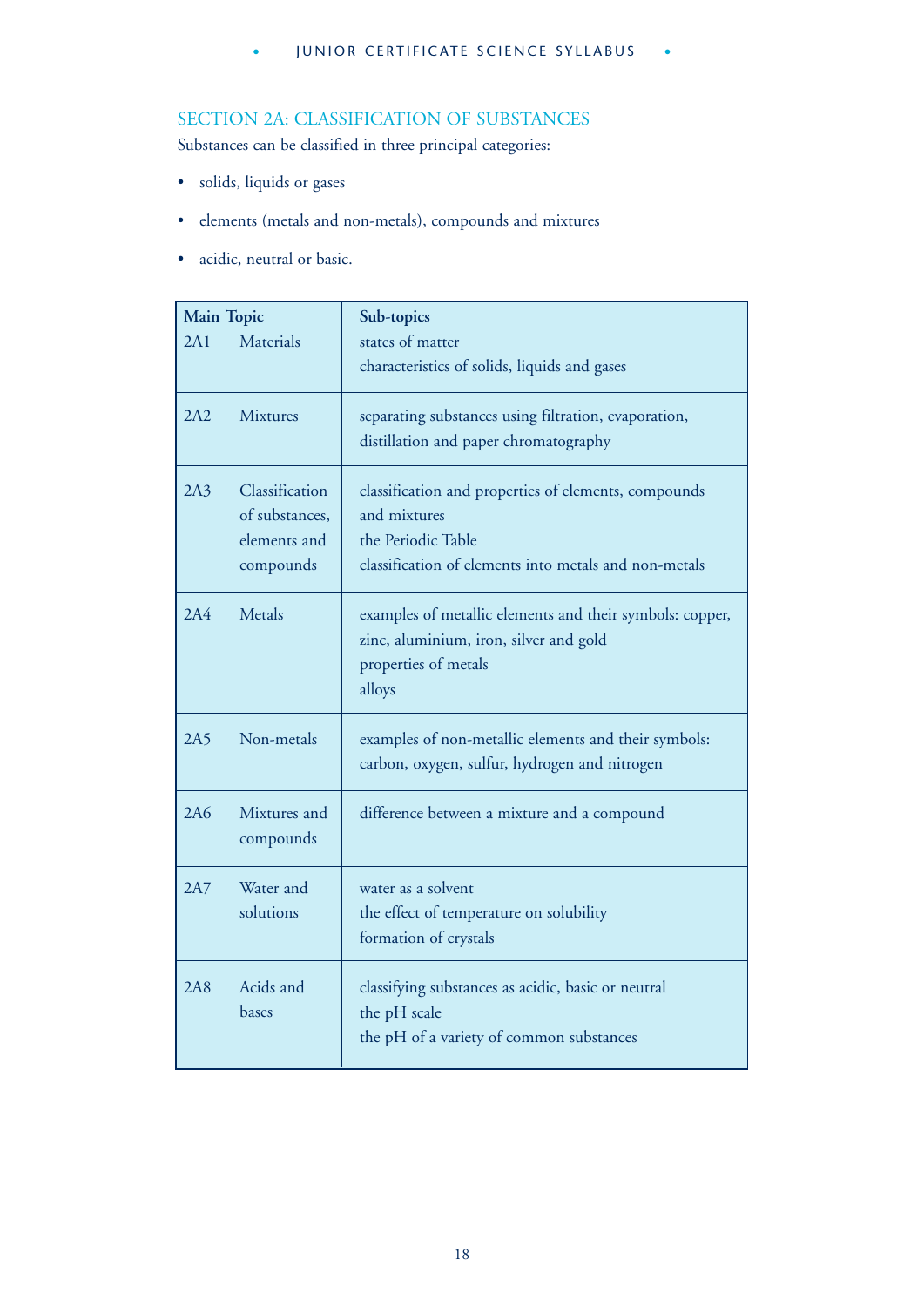#### Section 2A: Classification of substances

- OC1 name three states of matter and describe their distinguishing characteristics
- **OC2 separate mixtures using a variety of techniques: filtration, evaporation, distillation and paper chromatography**
- OC3 describe, and distinguish between, an element, a compound and a mixture; recall that all known elements are listed in the Periodic Table and that, in a chemical reaction, elements may lose their individual properties
- OC4 examine a variety of substances and classify these as
	- elements or compounds (using the Periodic Table as a reference)
	- metals or non-metals
- OC5 list the physical properties (state and colour only) of two examples of metallic and two examples of non-metallic elements
- OC6 recall that metals conduct electricity and heat
- OC7 identify everyday applications of metals, for example in industry, in the making of jewellery
- OC8 recall the symbols of the metallic elements Cu, Zn, Al, Fe, Ag and Au
- OC9 recall the symbols of the non-metallic elements C, O, S, H and N
- OC10 recall that metals are shiny (lustrous), can be beaten into shape (malleable) and can be stretched (ductile)
- OC11 classify an alloy as a mixture and state one use each of the alloys: solder, steel, brass and bronze
- OC12 compare the properties of the simple compounds H2O, CO2, MgO and FeS to those of their constituent elements
- OC13 compare mixtures and compounds made from the same constituents
- OC14 use cobalt chloride paper or anhydrous copper sulfate to test for water
- OC15 investigate the solubility of a variety of substances in water and the effect of temperature on solubility
- OC16 explain the difference between a dilute, a concentrated and a saturated solution
- **OC17 grow crystals using alum or copper sulfate**
- OC18 use litmus or a universal indicator to test a variety of solutions, and classify these as acidic, basic or neutral
- **OC19 investigate the pH of a variety of materials using the pH scale**
- OC20 give examples of everyday acids and bases.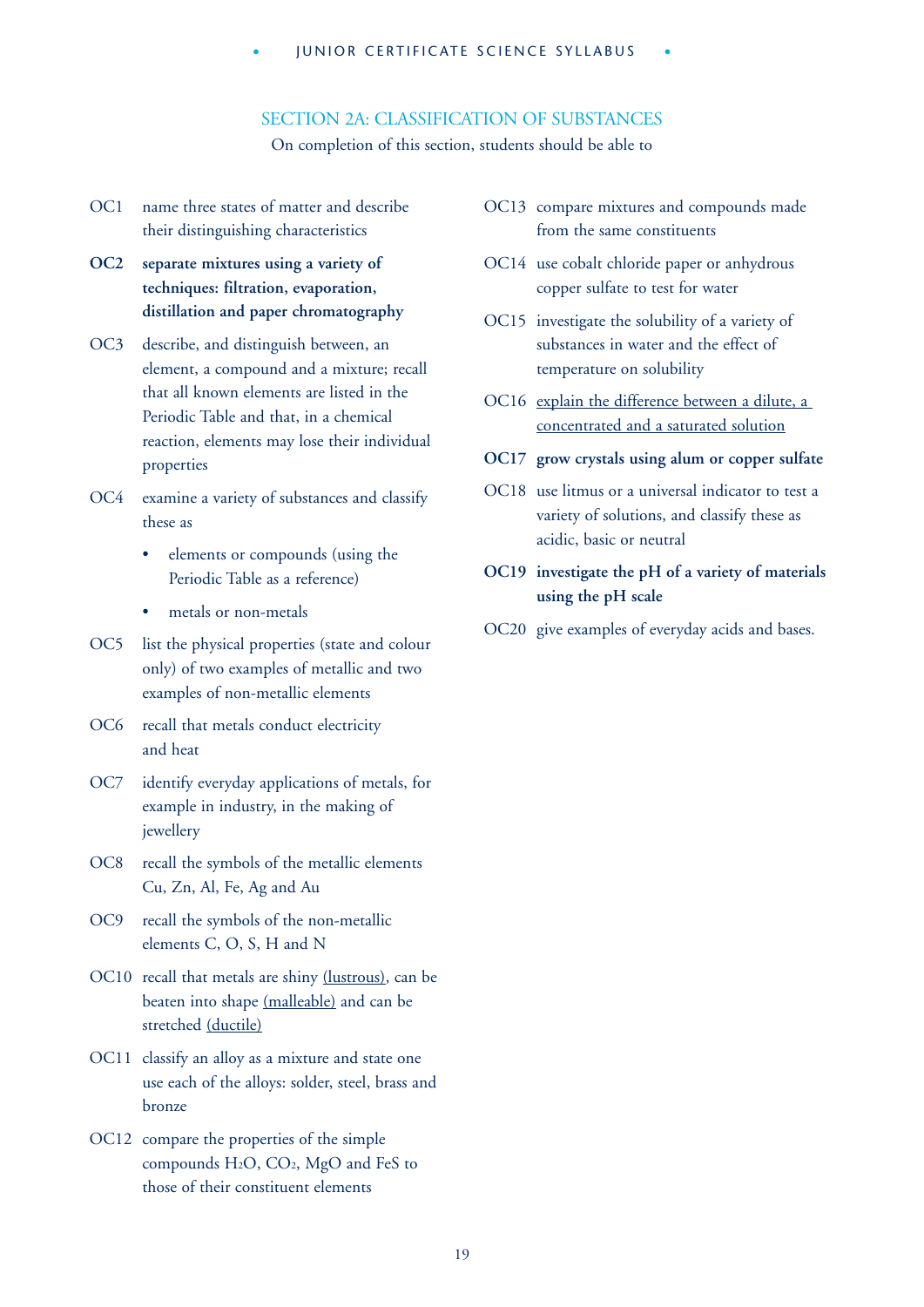#### Section 2B: Air, oxygen, carbon dioxide and water

Air, oxygen, carbon dioxide and water are important chemicals in our everyday lives. Knowledge of their properties helps us to develop an understanding of the role they play. Acids and bases are present in many everyday materials, including common household substances, and salts are produced when acids and bases react.

| <b>Main Topic</b> |                                            | Sub-topics                                                                                                                             |
|-------------------|--------------------------------------------|----------------------------------------------------------------------------------------------------------------------------------------|
| 2B1               | Air and<br>oxygen                          | air as a mixture of gases<br>preparation and properties of oxygen<br>products of combustion of carbon and magnesium                    |
| 2B2               | Carbon<br>dioxide                          | preparation and properties of carbon dioxide<br>density of CO <sub>2</sub> (qualitative only)<br>acidity of a solution of CO2 in water |
| 2B <sub>3</sub>   | Hardness of<br>water<br>Water<br>treatment | dissolved solids in water<br>hardness in water and its effects<br>water treatment                                                      |
| 2B4               | Electrolysis<br>of water                   | decomposition of water by electrolysis                                                                                                 |
| 2B <sub>5</sub>   | Acids and<br>bases                         | names of the common strong acids and bases<br>reactions of acids and bases<br>production of a sample of salt                           |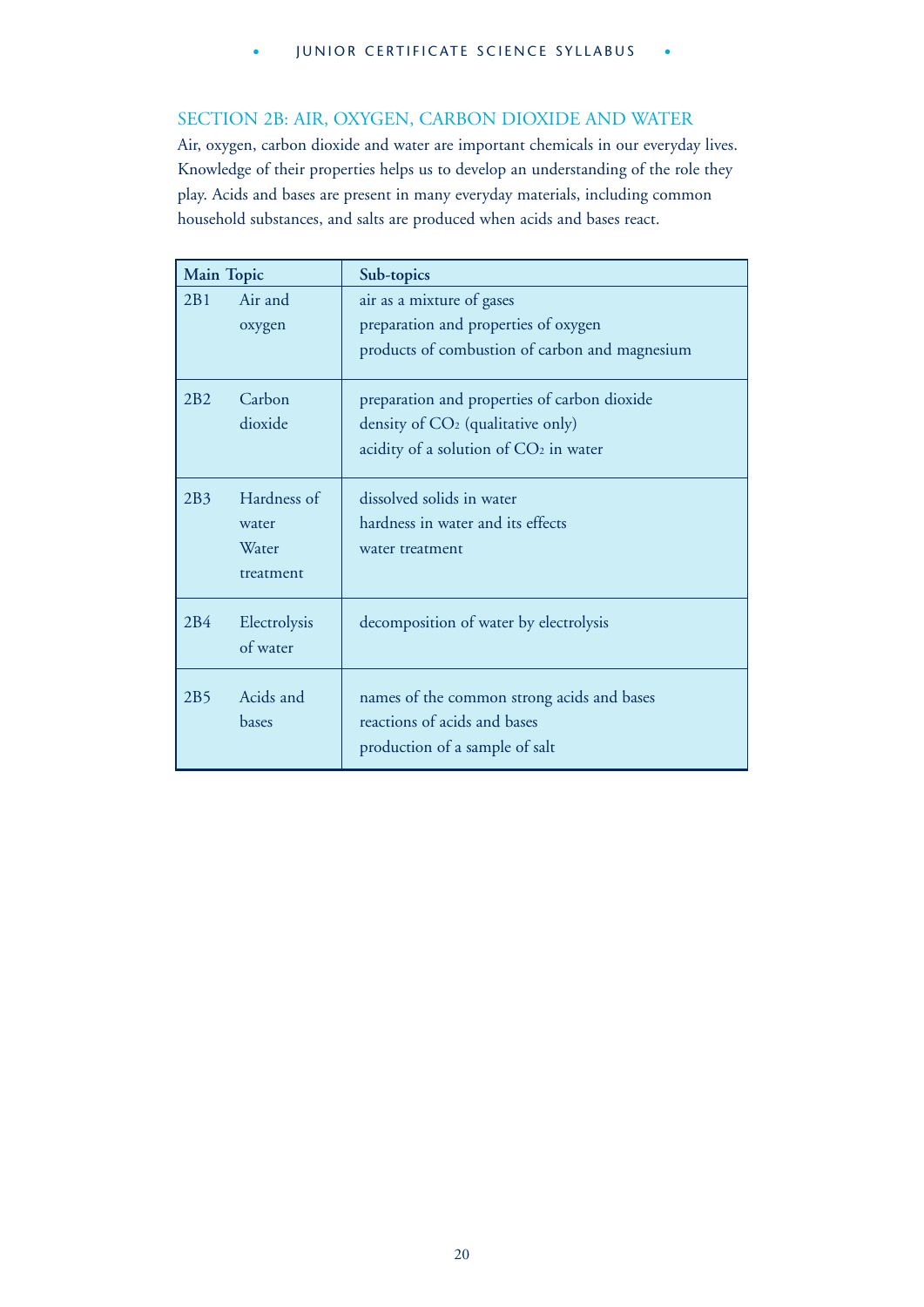#### Section 2B: Air, oxygen, carbon dioxide and water

- OC21 recall that air is a mixture of gases, and state the composition of air (approximately 78% N<sub>2</sub> and 21% O<sub>2</sub>, with CO<sub>2</sub>, water vapour and other gases making up the balance)
- **OC22 show that approximately one fifth of the air is oxygen; show that there is CO2 and water vapour in air**
- OC23 demonstrate and describe what happens when (i) a wooden splint and (ii) a piece of magnesium are burned in air
- **OC24 prepare a sample of oxygen by decomposing H2O2 using MnO2 as a catalyst (word equation and chemical equation)**
- OC25 investigate the ability of oxygen to support combustion in a glowing wooden splint and a lighted candle; state two uses of oxygen
- OC26 burn carbon and magnesium in oxygen, and test the products using moist litmus paper
- **OC27 prepare carbon dioxide (word equation and chemical equation), and show that it does not support combustion**
- OC28 carry out simple tests on carbon dioxide involving its reaction with limewater (word equation and chemical equation), and with moist litmus paper
- OC29 investigate the density of carbon dioxide relative to air (qualitative only), and state two uses of carbon dioxide
- **OC30 conduct a qualitative experiment to detect the presence of dissolved solids in water samples, and test water for hardness (soap test)**
- OC31 explain that some dissolved compounds, including compounds of calcium, cause hardness in water, and that water hardness can be removed using an ion-exchanger
- OC32 carry out a simple distillation, and obtain a sample of water from seawater
- OC33 describe the processes involved in the treatment of water supplied to domestic consumers
- OC34 investigate the de-composition of water by electrolysis; recall the composition of water
- OC35 state the names and formulae of common strong acids and bases: H2SO4, HCl, NaOH, Ca(OH)<sub>2</sub>, and recall that alkalis are soluble bases
- OC36 show the neutralisation of an acid with a base using an indicator
- OC37 explain that when an acid reacts with a base a salt and water are formed
	- i.  $HCl + NaOH \rightarrow NaCl + H<sub>2</sub>O$ (word equation only at Ordinary level)
	- ii.  $2HCl + CaCO<sub>3</sub> \rightarrow CaCl<sub>2</sub> + CO<sub>2</sub> + H<sub>2</sub>O$ (word equation only at Ordinary level)
- **OC38 titrate HCl against NaOH, and prepare a sample of NaCl.**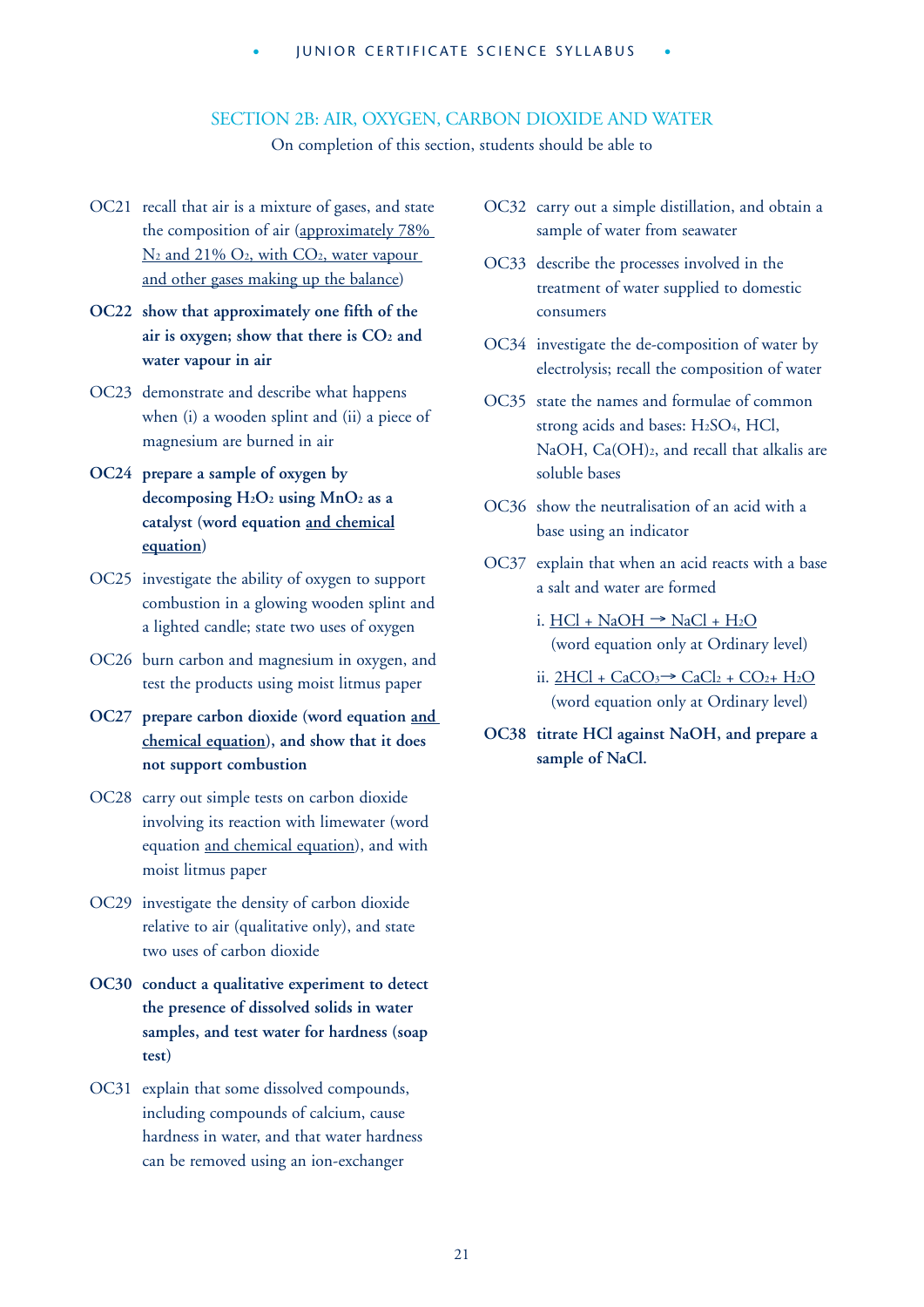## SECTION 2C: ATOMIC STRUCTURE, REACTIONS and compounds

All substances contain atoms. All atoms contain sub-atomic particles and different atoms contain different numbers of these particles. The principal sub-atomic particles are protons, neutrons and electrons. Why and how substances react are related to their atomic structure.

| <b>Main Topic</b> |                            | Sub-topics                                                                                                                                                                                                                                                                                                                                                   |
|-------------------|----------------------------|--------------------------------------------------------------------------------------------------------------------------------------------------------------------------------------------------------------------------------------------------------------------------------------------------------------------------------------------------------------|
| 2C1               | Basic atomic<br>structure  | structure of the atom<br>location, relative charge, and relative atomic mass of the<br>sub-atomic particles<br>atomic number, mass number                                                                                                                                                                                                                    |
| 2C2               | Bonding                    | molecules as groups of atoms<br>Bohr model of atom<br>stability associated with noble gas electronic configuration<br>as a guide for simple bonding<br>simple understanding of ionic and covalent bonding<br>examples of covalent compounds (methane and water)<br>examples of ionic compounds (NaCl and MgO)<br>properties of ionic and covalent substances |
| 2C <sub>3</sub>   | Rusting and<br>corrosion   | rusting as a chemical process<br>conditions necessary for rusting<br>prevention of rusting                                                                                                                                                                                                                                                                   |
| 2C4               | Metals                     | properties of Group I metals<br>reaction of Group I metals with air and water (word<br>equation only)<br>relative reactivities of Ca, Mg, Zn and Cu<br>alkaline earth metals                                                                                                                                                                                 |
| 2C <sub>5</sub>   | Hydrocarbons,<br>acid rain | products of combustion of fossil fuels<br>cause and effects of acid rain<br>the effect of acid rain on limestone and on plants<br>crude oil products as raw materials for plastics<br>non-biodegradable plastics and their contribution to<br>pollution                                                                                                      |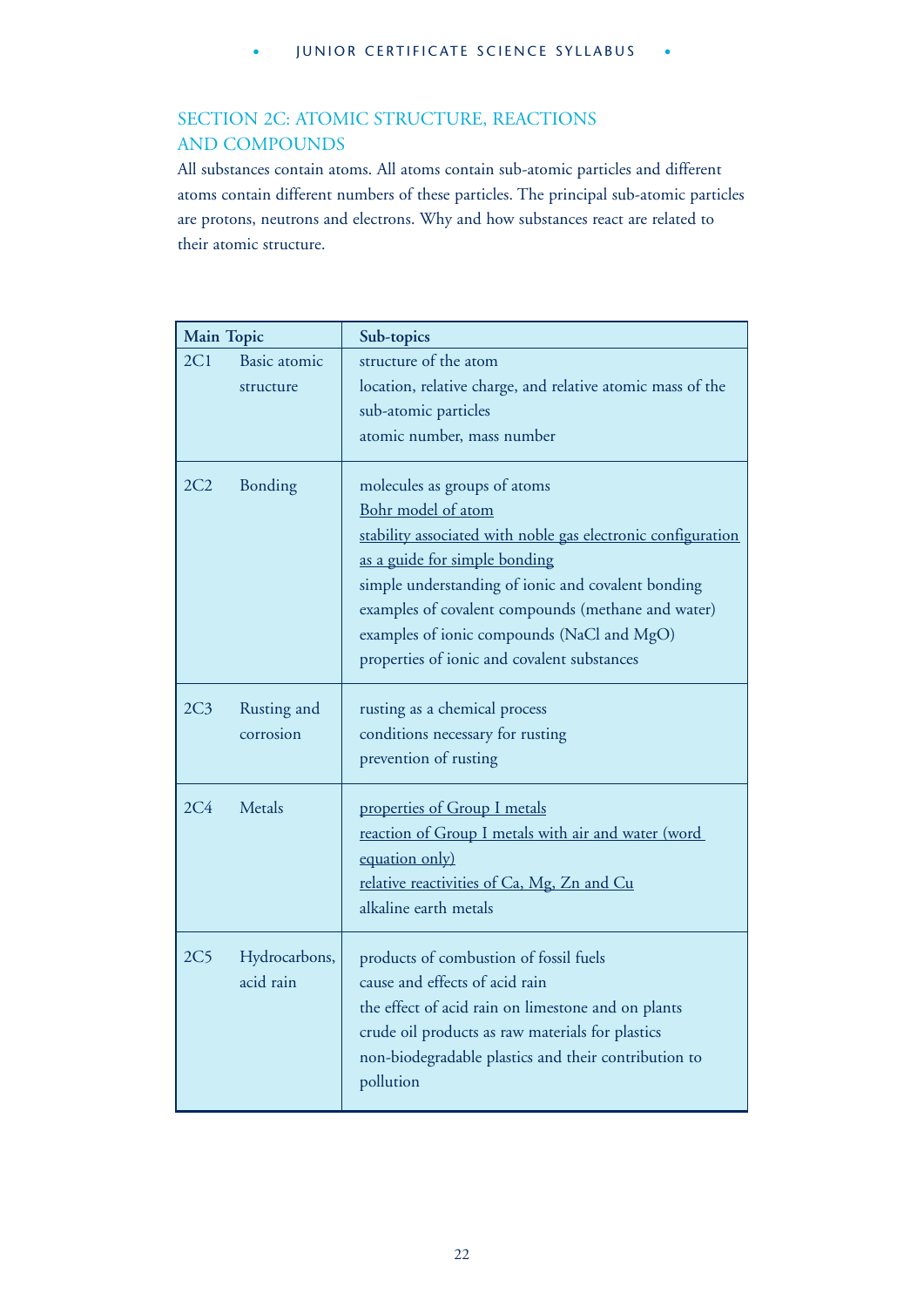#### SECTION 2C: ATOMIC STRUCTURE, REACTIONS AND COMPOUNDS

- OC39 describe the structure of the atom; state the location, relative charge and relative atomic mass of the sub-atomic particles; define atomic number and isotope
- OC40 draw the Bohr structure of the first 20 elements
- OC41 relate the formation of compounds to the combination of atoms
- OC42 recall that ionic bonding is an attraction between positive and negative ions; describe the bonding in NaCl and MgO as examples
- OC43 state what a molecule is; recall that covalent bonds involve the sharing of pairs of electrons, and describe the bonding in H2, O2, H2O, CH4 as examples of covalent bonding
- OC44 investigate the ability of ionic and covalent substances to conduct electricity
- OC45 appreciate that rusting is a chemical process that changes iron into a new substance
- **OC46 carry out an experiment to demonstrate that oxygen and water are necessary for rusting**
- OC47 list three examples of methods of rust prevention: paint, oil, galvanising
- OC48 describe the general properties of the alkali metals and recall that alkali metals are in Group I of the Periodic Table and have similar properties
- OC49 describe the reactions of the alkali metals with air and water; give the word equations for their reaction with water
- OC50 recall that Group II elements are the alkaline earth metals
- **OC51 investigate the reaction between zinc and HCl, and test for hydrogen (word equation and chemical equation)**
- OC52 investigate the relative reactivities of Ca, Mg, Zn and Cu based on their reactions with water and acid (equations not required)
- OC53 recall that fossil fuels are sources of hydrocarbons, and that they produce CO2 and H2O when burned
- OC54 list two examples of fossil fuels
- OC55 describe the role of the combustion of fuels in the production of acid rain, with particular reference to SO<sub>2</sub>; describe the effects of acid rain
- OC56 describe the effect of acid rain on limestone and on plants
- OC57 appreciate that natural gas is mainly methane
- OC58 identify everyday applications of plastics, and understand that crude oil products are the raw material for their production
- OC59 associate the properties of everyday plastics with their use
- OC60 describe and discuss the impact of non-biodegradable plastics on the environment
- OC61 appreciate that chemistry has an important role in pharmacy, medicine and the food industry.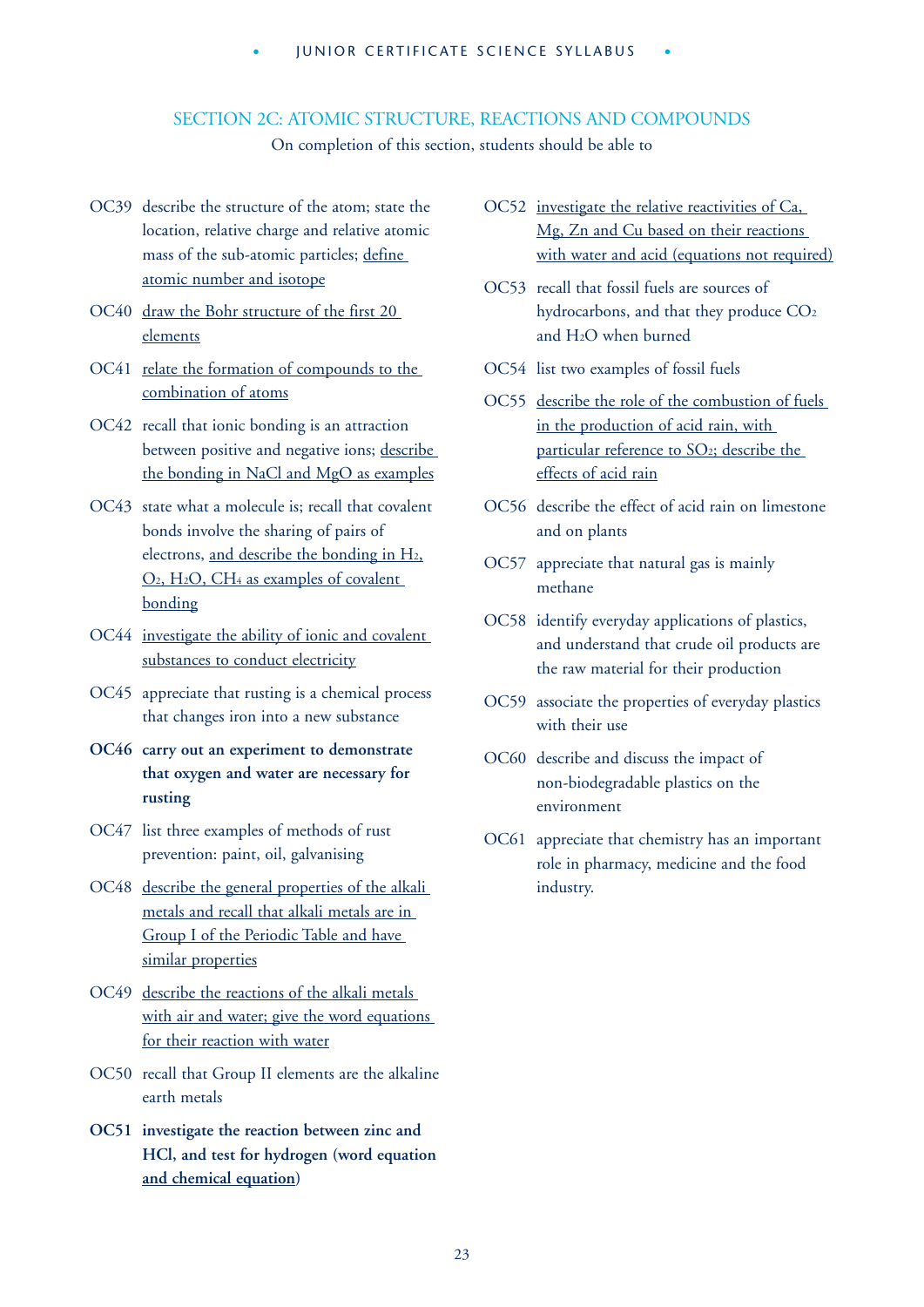#### JUNIOR CERTIFICATE SCIENCE SYLLABUS .  $\bullet$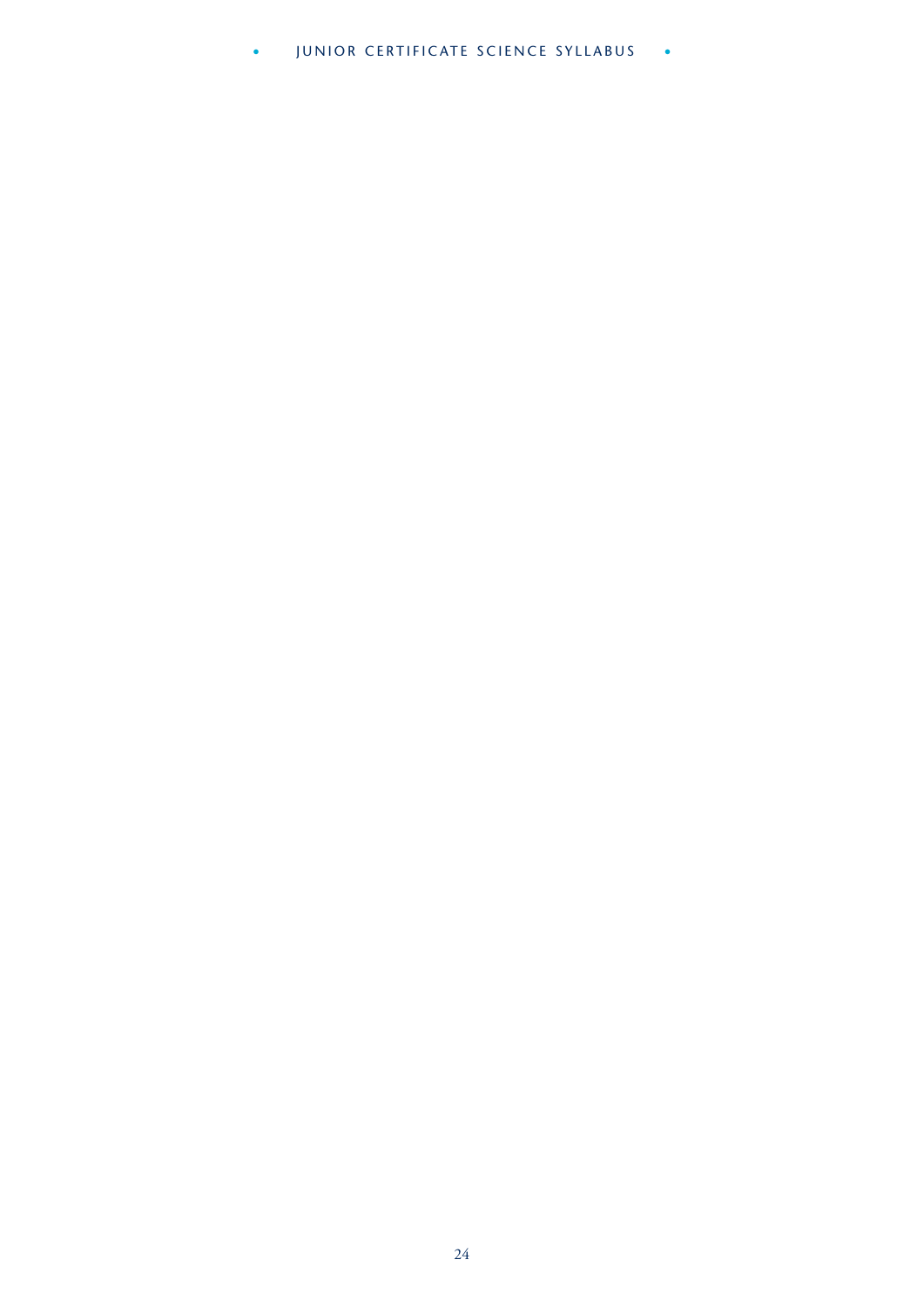#### 5.3 Physics

Physics is involved in most of the everyday applications of science and technology that we meet in our daily lives, in work, medicine, entertainment and in the home. While physics is principally concerned with the laws and relationships that govern our world, it also provides interesting insights into how things work and contributes to the development of problem-solving skills.

- Section 3A: Force and energy
- • Section 3B: Heat, light and sound
- • Section 3C: Magnetism, electricity and electronics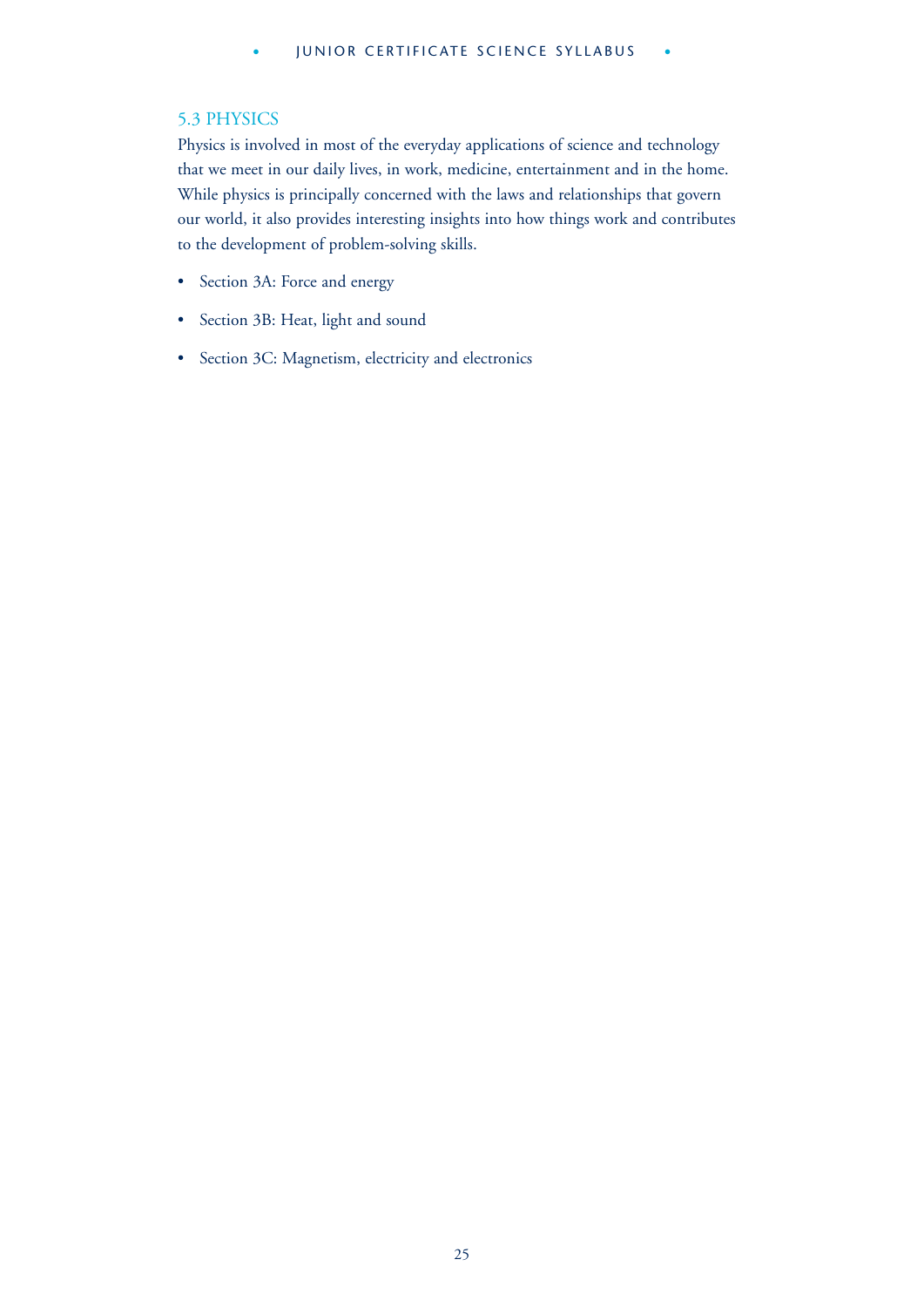#### SECTION 3A: FORCE AND ENERGY

Forces occur throughout nature and affect all aspects of living and working. Energy cannot be created or destroyed. It is converted from one form to another. It is in the process of these conversions that useful work is done. Natural resources need to be conserved.

| <b>Main Topic</b> |                           | Sub-topics                                                                                                                                                                                                                                                                                                                                      |
|-------------------|---------------------------|-------------------------------------------------------------------------------------------------------------------------------------------------------------------------------------------------------------------------------------------------------------------------------------------------------------------------------------------------|
| 3A1               | Measurement<br>in science | measuring the temperature of various solids and liquids,<br>the melting point of ice and boiling point of water<br>measuring and recording length, mass, time, volume,<br>temperature; SI units<br>calculations using recorded data; presenting and<br>communicating data<br>derived data: area, volume, density, speed, velocity, acceleration |
| 3A2               | Density and<br>flotation  | flotation for solids and liquids<br>relating flotation to density                                                                                                                                                                                                                                                                               |
| 3A3               | Force and<br>moments      | forces, effects of forces<br>extension of a spring<br>friction, everyday applications of friction, lubrication<br>the force of gravity (weight) and its relationship to mass<br>centre of gravity and its importance in design<br>equilibrium, the law of the lever, everyday applications of<br>levers                                         |
| 3A4               | Pressure                  | factors affecting pressure; pressure in fluids<br>air has mass and occupies space<br>atmospheric pressure and its relationship to weather<br>measuring pressure, everyday applications of pressure                                                                                                                                              |
| 3A5               | Work and<br>power         | definition and units for work and power                                                                                                                                                                                                                                                                                                         |
| 3A6               | Energy                    | definition and units for energy<br>principle of conservation of energy<br>forms of energy, sources of energy, renewable and non-<br>renewable energy sources<br>need for energy conservation, national energy needs                                                                                                                             |
| 3A7               | Energy<br>conversion      | energy conversions<br>examples of energy conversion from everyday experience                                                                                                                                                                                                                                                                    |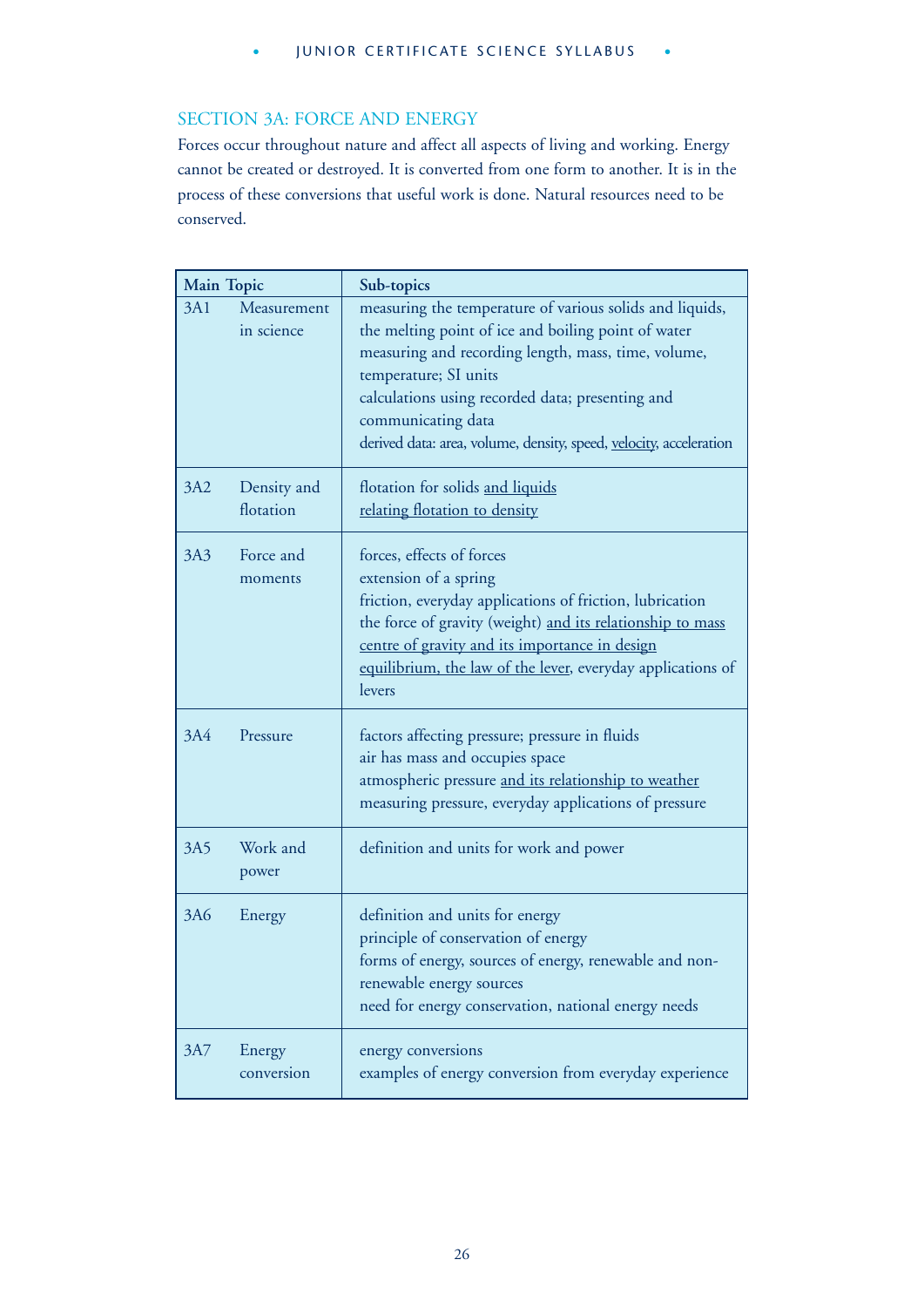#### Section 3A: Force and energy

- OP1 measure length, mass, time and temperature (SI units); perform simple calculations based on these to find the derived quantities: area, volume, density, speed, velocity and acceleration
- **OP2 measure mass and volume of fixed quantities of a variety of solids and liquids and hence determine their densities**
- OP3 investigate flotation for a variety of solids and liquids in water and other liquids, and relate the results of this investigation to their densities
- OP4 appreciate the concept of force; recall that the newton is the unit of force; describe forces and their effects
- OP5 investigate examples of friction and the effect of lubrication
- **OP6 investigate the relationship between the extension of a spring and the applied force**
- OP7 recall that weight is the force due to gravity and that weight can vary with location; recall that mass in kilograms multiplied by 10 is approximately equal in magnitude to weight in newtons on the surface of the earth
- OP8 find the centre of gravity of a thin lamina; investigate the role of centre of gravity in design for stability and equilibrium
- OP9 investigate the law of the lever; recall two everyday applications of levers
- OP10 state the relationship between pressure, force and area; perform simple calculations using this relationship
- OP11 investigate the relationship between pressure and depth for a liquid
- OP12 show that air has mass and occupies space
- OP13 associate change in the pressure exerted by the atmosphere with change in altitude
- OP14 examine weather charts to observe variations in atmospheric pressure and relate these to weather conditions
- OP15 define and give the units for work, energy and power; state the relationship between work and power and perform simple calculations based on this relationship
- OP16 classify sources of energy as renewable or non-renewable
- OP17 state the principle of conservation of energy
- OP18 explain why the sun is considered our primary source of energy and how this is important in food production and energy supply
- OP19 list the advantages and disadvantages of different energy sources, including nuclear sources of energy, as part of the solution to national energy needs
- **OP20 identify different forms of energy and carry out simple experiments to show the following energy conversions:**
	- **a. chemical energy to electrical energy to heat energy**
	- **b. electrical energy to magnetic energy to kinetic energy**
	- **c. light energy to electrical energy to kinetic energy**
- OP21 give examples of energy conversion from everyday experience.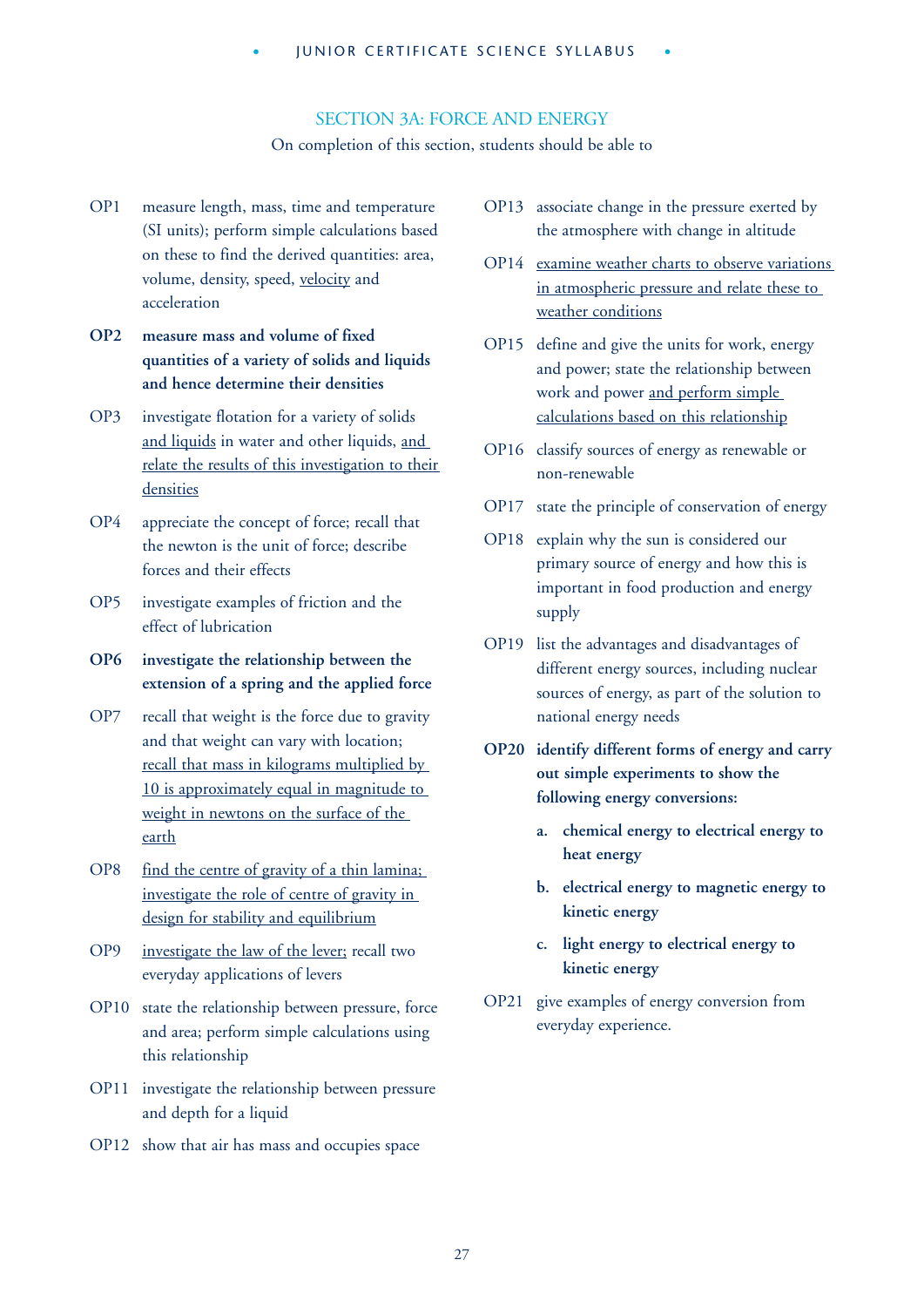#### SECTION 3B: HEAT, LIGHT AND SOUND

Heat, light and sound are forms of energy that have many applications in our lives. Students should develop a basic understanding of these forms of energy and their common properties, and be able to identify everyday applications. They should be able to investigate these forms of energy, using appropriate equipment.

| <b>Main Topic</b> |                                                  | Sub-topics                                                                                                                                         |
|-------------------|--------------------------------------------------|----------------------------------------------------------------------------------------------------------------------------------------------------|
| 3 <sub>B1</sub>   | Heat                                             | expansion of solids, liquids and gases<br>change of state and latent heat                                                                          |
| 3B2               | Heat transfer                                    | conduction, convection and radiation; heat energy and<br>temperature; insulation                                                                   |
| 3B3               | Light                                            | sources and transmission of light; speed of light; shadows;<br>colour and the visible spectrum; dispersion of white light                          |
| 3 <sub>B4</sub>   | Reflection of<br>light<br>Refraction of<br>light | reflection of light at plane surfaces; image in a plane<br>mirror<br>refraction; refraction by lenses<br>applications of reflection and refraction |
| 3 <sub>B5</sub>   | Sound                                            | vibrations and sound; transmission of sound; speed of<br>sound                                                                                     |
| 3 <sub>B6</sub>   | Reflection of<br>sound<br>Hearing                | reflection of sound; echoes<br>sound detection in the ear; sound levels; hearing<br>protection                                                     |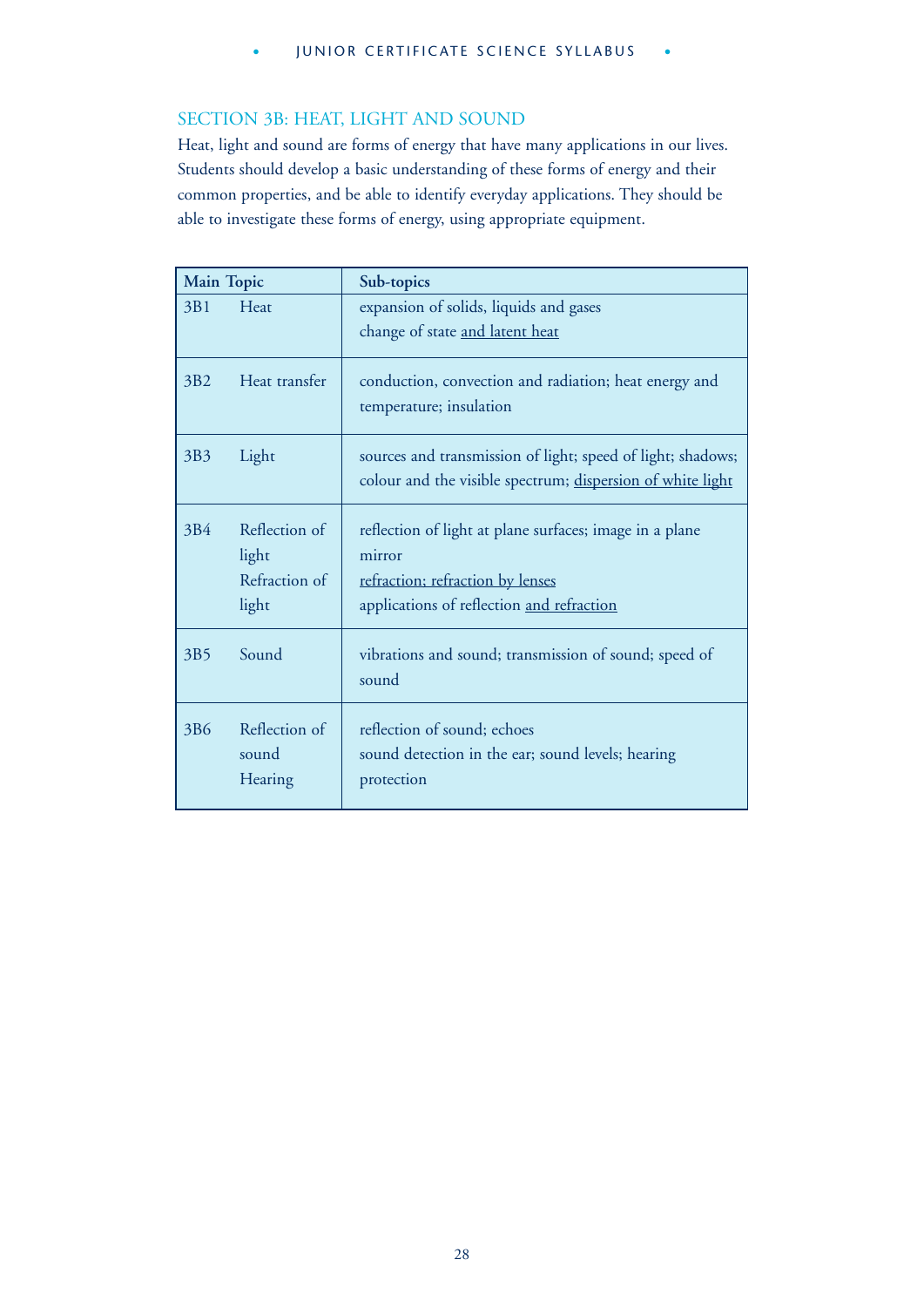#### SECTION 3B: HEAT, LIGHT AND SOUND

- OP22 recall that heat is a form of energy and that it can be converted into other forms of energy
- **OP23 investigate and describe the expansion of solids, liquids and gases when heated, and contraction when cooled**
- OP24 demonstrate the expansion of water on freezing
- OP25 measure the temperature of various solids and liquids at, above and below room temperature; determine the melting point of ice and the boiling point of water
- OP26 investigate the effect of pressure on the boiling point of water
- OP27 explain the difference between heat and temperature
- OP28 carry out experiments that involve changes of state from
	- i. solid to liquid and liquid to solid
	- ii. liquid to gas and gas to liquid
- OP29 plot a cooling curve and explain the shape of the curve in terms of latent heat
- OP30 appreciate that all hot bodies radiate heat
- **OP31 carry out simple experiments to show the transfer of heat energy by conduction, convection and radiation; investigate conduction and convection in water**
- OP32 identify good and bad conductors of heat and compare insulating ability of different materials
- OP33 recall that light is a form of energy and that it can be converted into other forms of energy
- **OP34 show that light travels in straight lines and explain how shadows are formed**
- OP35 contrast luminous objects, which are themselves a source of light, with non-luminous objects, which are seen because light is reflected from them
- OP36 recall that white light is made up of different colours which can be separated by dispersion
- OP37 produce a spectrum of white light using appropriate apparatus; list the colours of the spectrum
- **OP38 investigate the reflection of light by plane mirrors, and illustrate this using ray diagrams; demonstrate and explain the operation of a simple periscope**
- OP39 show the refraction of light as it passes from: air to glass, air to water, glass to air, water to air; show refraction of light through a lens; demonstrate the operation of a magnifying glass
- OP40 show that sound is a form of energy, and explain that sound is produced by vibrations
- OP41 show that sound transmission requires a medium and that echoes are reflected sound
- OP42 appreciate that the ear detects sound vibrations and that exposure to very loud sounds can cause damage to hearing
- OP43 recall that the speed of sound is less than the speed of light
- OP44 explain the time lag between seeing and hearing the same event.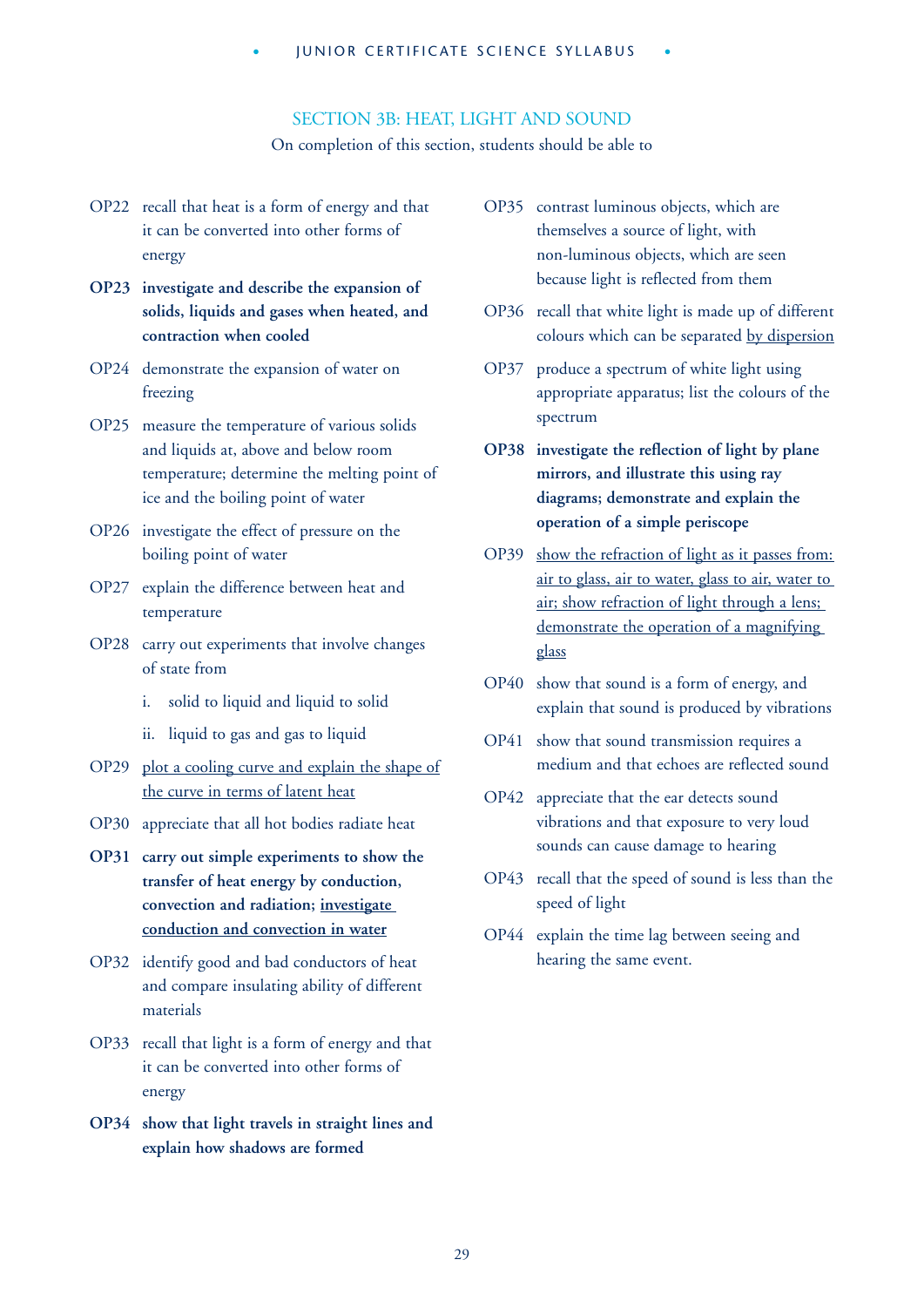#### SECTION 3C: MAGNETISM, ELECTRICITY AND ELECTRONICS

Magnetism is a natural phenomenon with many useful applications. Electricity is a form of energy. Electricity makes a significant contribution to all aspects of our lives. Students should develop a basic knowledge of the nature of electricity, and of its supply and use in the home. They should understand the operation of simple circuits and be aware of safety issues in the use of electricity. In this section, students are also given a simple introduction to electronics.

| <b>Main Topic</b> |                                   | Sub-topics                                                                                                                                                                                                                                                                                                                    |
|-------------------|-----------------------------------|-------------------------------------------------------------------------------------------------------------------------------------------------------------------------------------------------------------------------------------------------------------------------------------------------------------------------------|
| 3C1               | Magnetism                         | forces of attraction and repulsion; magnetic field; the<br>Earth's magnetic field; the magnetic compass                                                                                                                                                                                                                       |
| 3C2               | Static<br>electricity             | electric charge; effects of static electricity; earthing                                                                                                                                                                                                                                                                      |
| 3C <sub>3</sub>   | Current<br>electricity<br>Voltage | current as a flow of charge; measuring current<br>measuring potential difference (voltage) and<br>resistance for metallic conductors<br>relationship between voltage, current and resistance<br>direct and alternating current; heating, chemical and<br>magnetic effects of an electric current<br>conductors and insulators |
| 3C4               | Electric<br>circuits              | simple circuits-series and parallel; function of a switch                                                                                                                                                                                                                                                                     |
| 3C <sub>5</sub>   | Electricity in<br>the home        | mains supply; fuses and circuit breakers and their role in<br>safety; wiring a plug<br>power rating of electric appliances; units used in<br>calculating electricity bills                                                                                                                                                    |
| 3C <sub>6</sub>   | Electronics                       | simple electronic devices; everyday applications                                                                                                                                                                                                                                                                              |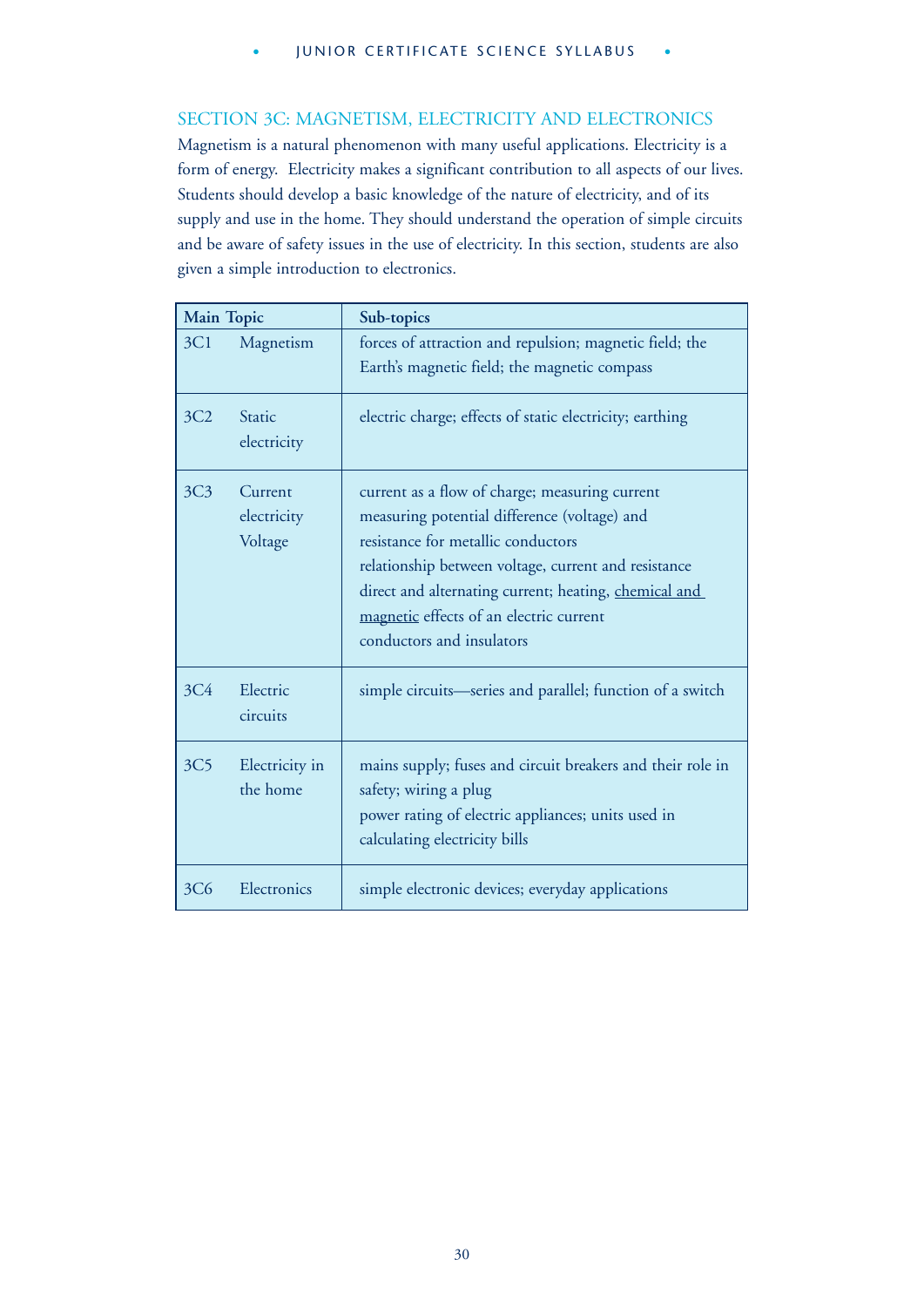#### SECTION 3C: MAGNETISM, ELECTRICITY AND ELECTRONICS

- OP45 carry out simple experiments to show attraction and repulsion between magnets, and test a variety of materials for magnetism
- **OP46 plot the magnetic field of a bar magnet**
- OP47 demonstrate that the Earth has a magnetic field, and locate north and south
- OP48 use simple materials to generate static electricity; demonstrate the force between charged objects and the effect of earthing
- **OP49 test electrical conduction in a variety of materials, and classify each material as a conductor or insulator**
- **OP50 set up a simple electric circuit, use appropriate instruments to measure current, potential difference (voltage) and resistance, and establish the relationship between them**
- OP51 demonstrate simple series and parallel circuits containing a switch and two bulbs
- OP52 perform simple calculations based on the relationship between current, potential difference (voltage), and resistance
- OP53 describe the heating effect, the chemical effect, and the magnetic effect of an electric current, and identify everyday applications of these, including the action of a fuse
- OP54 distinguish between direct and alternating current; recall that the voltage of the mains supply is 230 volts a.c.
- OP55 recall that the unit of electrical energy used by electricity supply companies is the kilowatt-hour; calculate the cost of using common electrical appliances based on their power rating
- OP56 describe how to wire a plug correctly, and explain the safety role of a fuse or circuit breaker in domestic electrical circuits
- OP57 describe a diode as a device that allows current to flow in one direction only and recall that a light-emitting diode (LED) requires less current than a bulb
- OP58 set up simple series circuits using switches, buzzers, LEDs and resistors
- OP59 measure the resistance of a light-dependent resistor (LDR) under varying degrees of brightness of light
- OP60 identify everyday applications of the diode, including the LED, and of the LDR.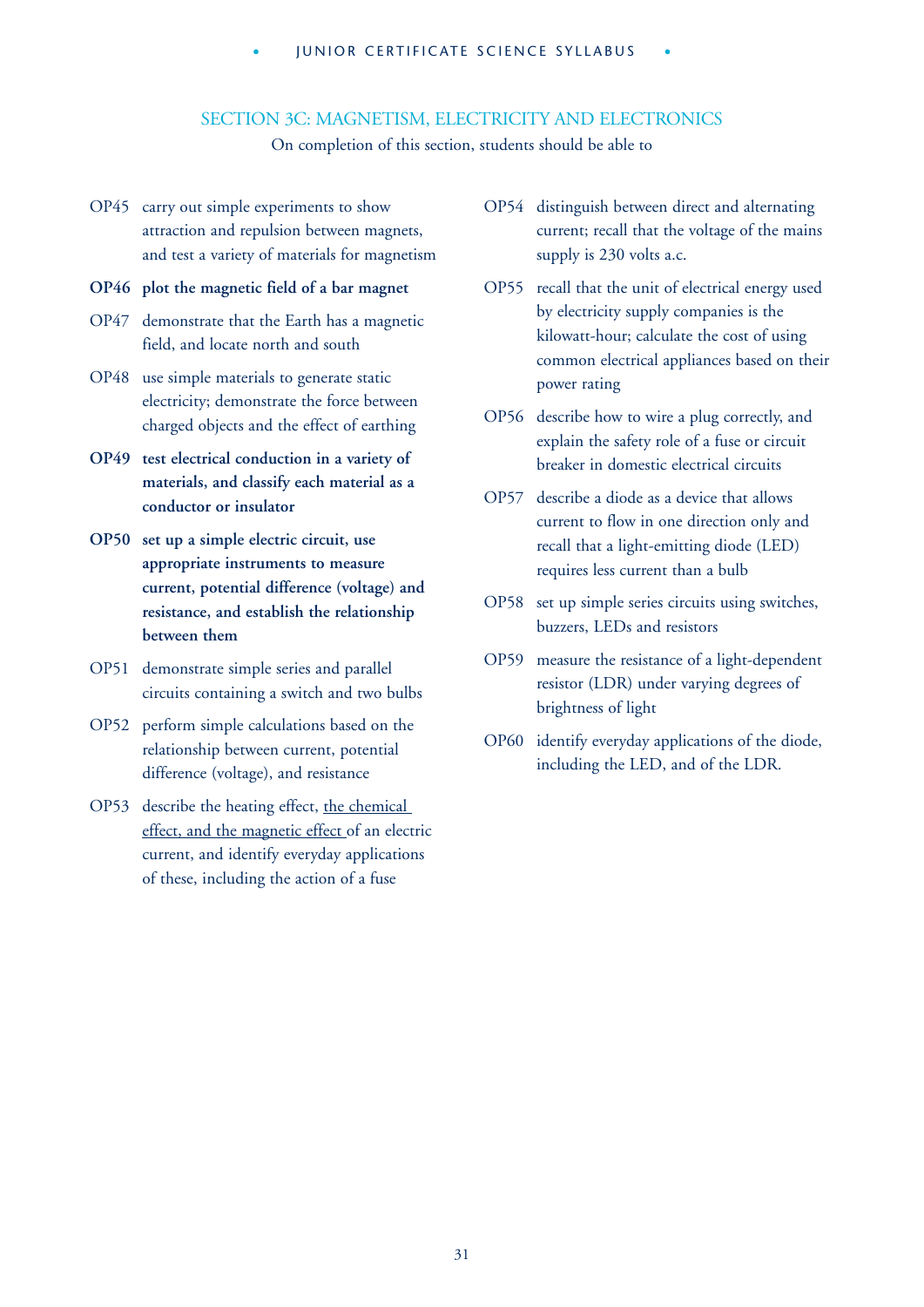## 6. Assessment

Junior Certificate Science will be assessed at two levels, Higher and Ordinary. At each level, assessment will be by means of a terminal examination paper and coursework. The assessment arrangements are illustrated below.



#### Coursework A – Mandatory Experiments and Investigations

Students must complete the mandatory experiments and investigations specified in the syllabus. Over the three years of the course each student is also required to maintain a laboratory notebook, in which a record of these experiments and investigations is kept according to specified criteria. This record must be available for inspection. As part of the assessment, marks will be awarded on a pro rata basis for the satisfactory completion of this required coursework.

#### Coursework B – Additional student investigations

In addition, each student will be required to undertake two specified investigations in the third year and to submit a pro forma report on these for assessment. These additional investigations, based on the topics and learning outcomes in the syllabus, will be set by the examining body and will vary from year to year. Instead of the set investigations, students may substitute an investigation of their own choice that meets required criteria.

#### Terminal examination paper

There will be separate Ordinary level and Higher level examination papers. At each level the examination paper will consist of three sections. These will assess students' knowledge and skills in relation to syllabus material and learning outcomes in the areas of biology, chemistry and physics.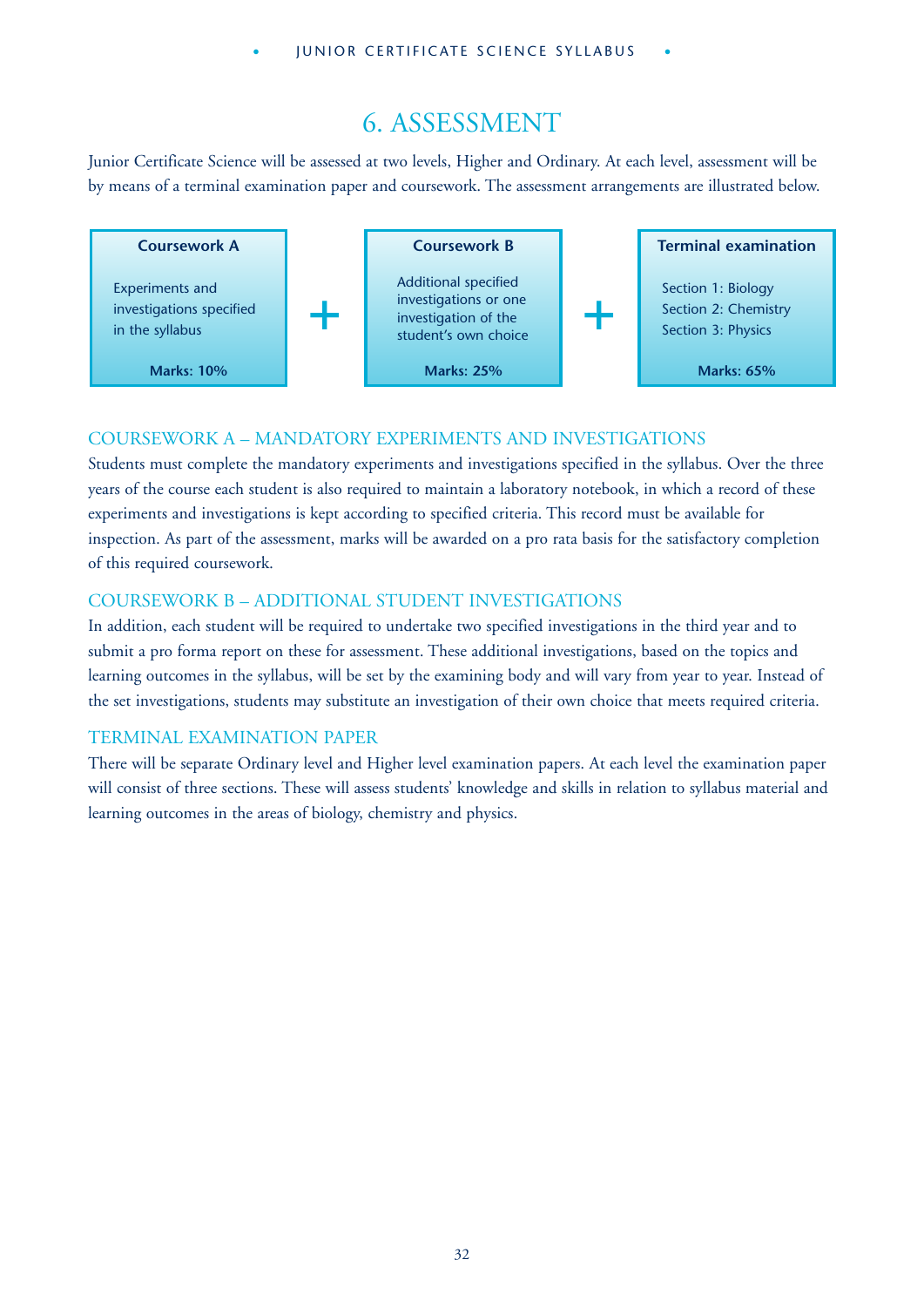#### JUNIOR CERTIFICATE SCIENCE SYLLABUS .  $\bullet$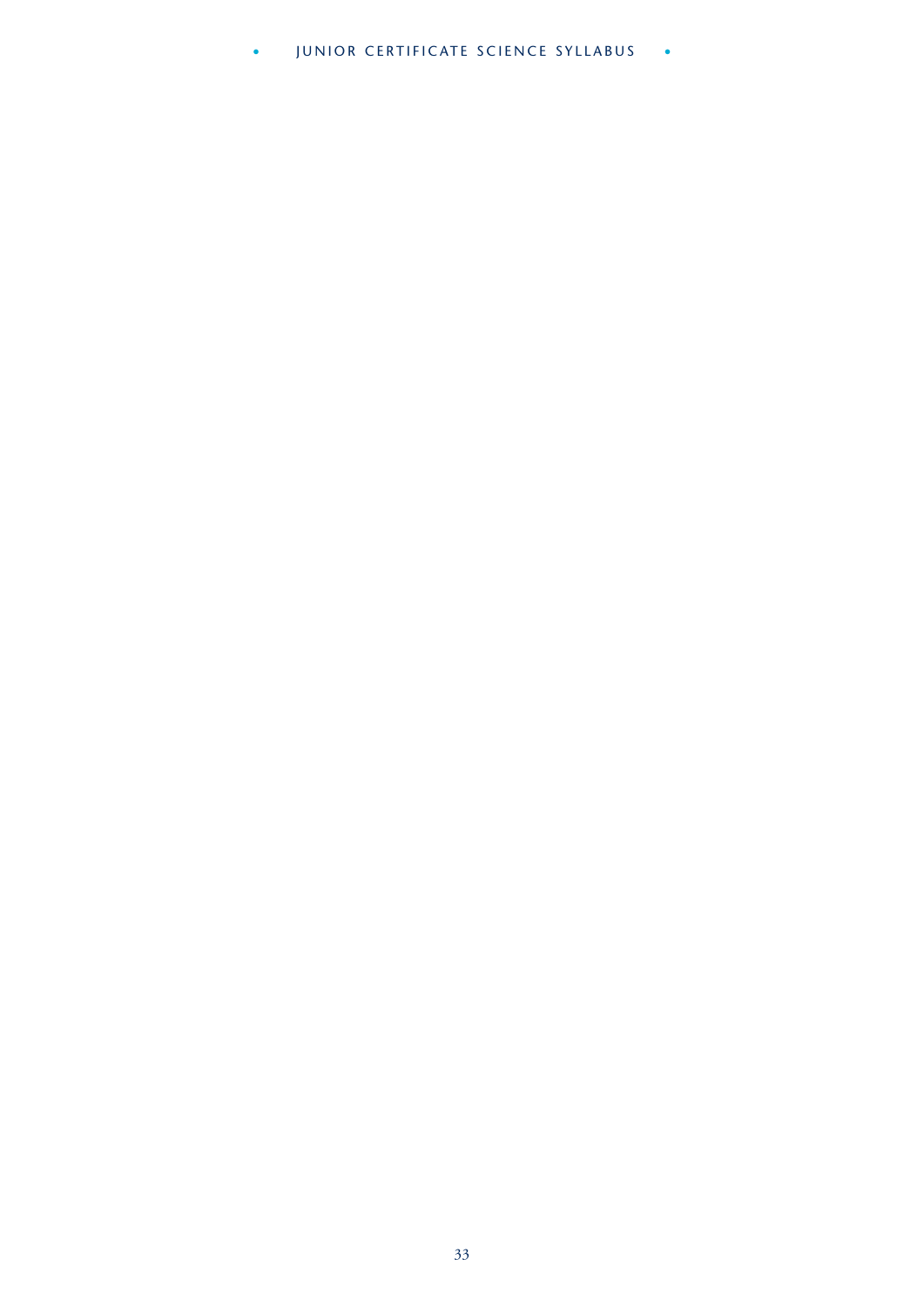#### JUNIOR CERTIFICATE SCIENCE SYLLABUS .  $\bullet$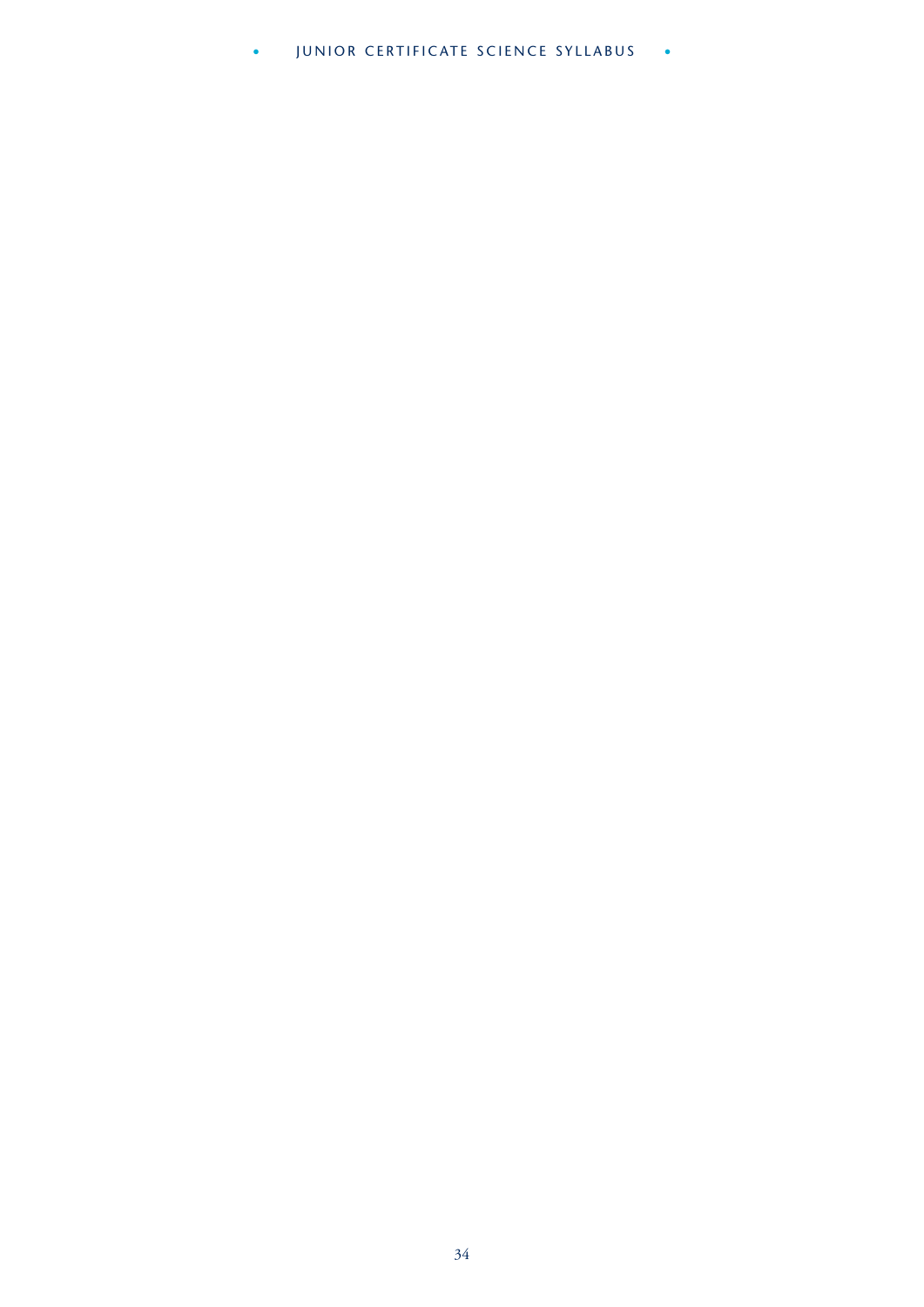

## **Procedures for drawing up National Syllabuses**

The NCCA's Course Committees for the Junior Certificate have the following membership:

- • Association of Secondary Teachers, Ireland
- • Teachers' Union of Ireland
- • Joint Managerial Body
- • Association of Community and Comprehensive **Schools**
- • Irish Vocational Education Association
- • Subject Association
- • Department of Education and Science (Inspectorate)
- • State Examinations Commission

Recommendations of Course Committees are submitted to the Council of NCCA for approval. The NCCA, having considered such recommendations, advises the Minister for Education and Science accordingly.

Further information is available from NCCA, 24 Merrion Square, Dublin 2. Tel: (01) 6617177 Fax: (01) 6617180 Email: info@ncca.ie URL: www.ncca.ie